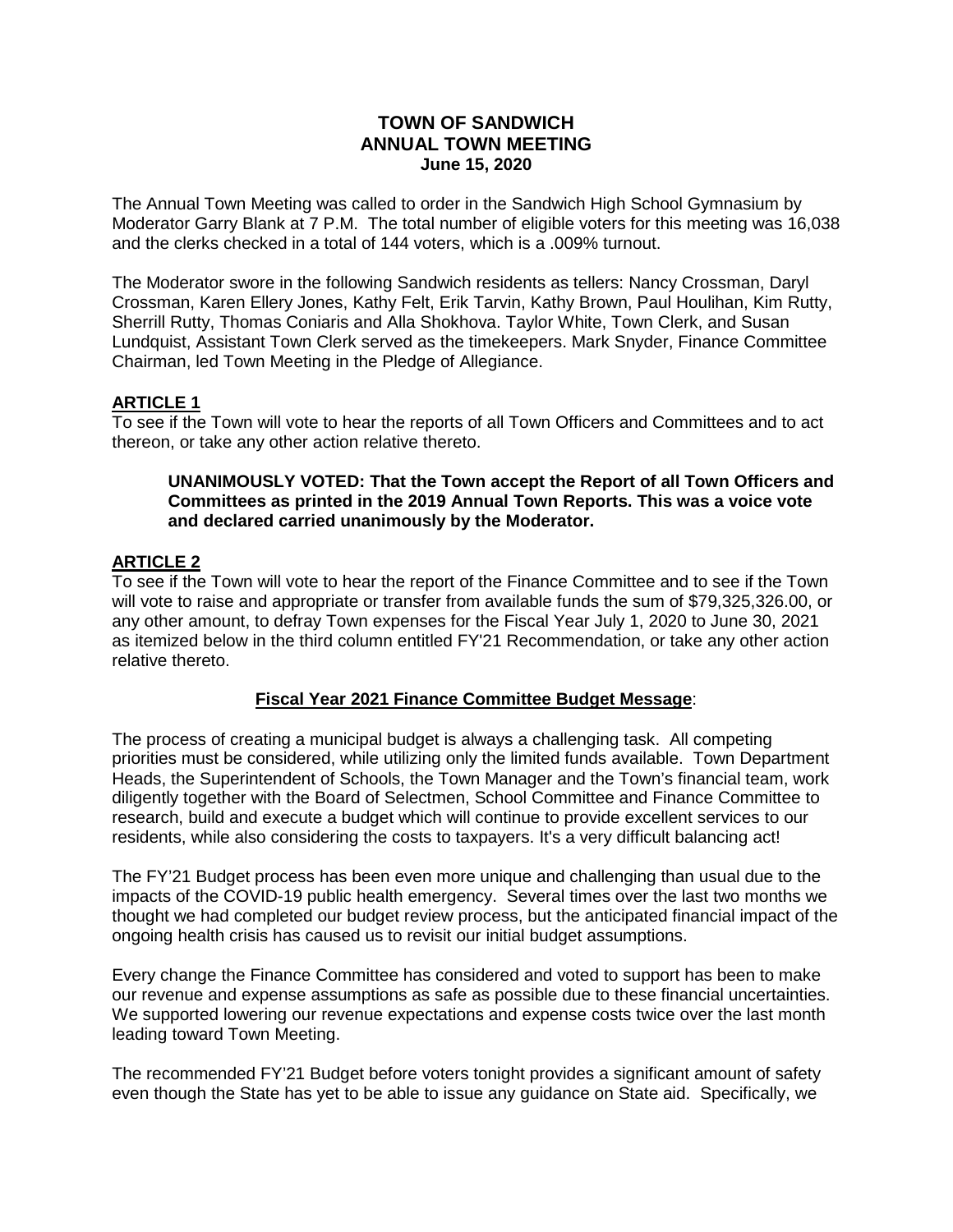are recommending a FY'21 Budget that has a projected balance of more than \$800,000 and sets aside more than \$3.5 million in projected Excess Levy Capacity. If effect, this recommended budget provides a substantial cushion if we receive worse financial news than currently expected.

In the recent past, Town Meeting has adopted budgets, created and recommended by municipal government leaders, which have modestly enhanced reserves, while addressing maintenance and repairs, as well as capital needs. Until the recent public health emergency, the budget news this past few years has generally been positive. As a community, we have been successful at finding creative funding strategies to address some of our largest financial concerns, like wastewater needs, and have supported one-time and long-term measures to fund large scale capital building needs that have not been addressed for decades. All of these solutions were recommended while trying to minimize the impact on taxpayers. We have also been prudent about not using the additional tax revenue created by the new power generation unit on recurring operating expenses. Rather, we have spent and planned these funds for onetime capital expenses or have not spent them at all.

The cost for public charter schools has continued to balloon out of control, remaining a consistent threat to Sandwich's budget. We are spending more than \$4.0 million annually to educate Sandwich students outside of our town and a State mandated reimbursement formula to help us recover a relatively small amount of our costs has never come close to full funding by the Commonwealth. The Finance Committee is very concerned that if our school spending continues to increase and our promised reimbursements rates continue to be ignored, we will eventually be left with no other choice than cutting local programs and services in Sandwich to fund costs located outside our community.

For FY'21, the Selectmen gave the municipal departments and the school department guidance on a level-service budget over the past fiscal year coming in around 3% above FY'20. The municipal budget recommended tonight is 2.58% over FY'20 while the School is 3.75% above last fiscal year. Generally, School costs have increased faster than the general government largely due to employee related costs and internal replacement decisions following employee retirements. The Committee is concerned if the School funding increase trend continues, it may not be possible to sustain this volume of increase under Proposition 2.5 limits.

During some recent past budget cycles, the Finance Committee offered specific recommendations to other significant financial risks. We are very appreciative of the responsiveness to these recommendations, as well as to our requests for information. We appreciate the full and open budget information provided to us by town and school leaders. There are no secrets. Every expenditure is discussed in open forums, a number of times, before being voted at Town Meeting.

In addition, we applaud the Town's financial team for some of the ways they have saved taxpayers money. One excellent example is the town switching employee health insurance to the Massachusetts Interlocal Insurance Association (MIIA) health insurance program, saving the community almost \$1,000,000 annually.

As will be discussed in more detail shortly, if the State's FY'21 Budget news is worse than expected and throws our safe projections out of balance, we will need to come back to a future Town Meeting to present a rebalanced budget. As has been highlighted at many Town Meetings previously, municipal operations are the only level of government where a budget must be balanced to operate.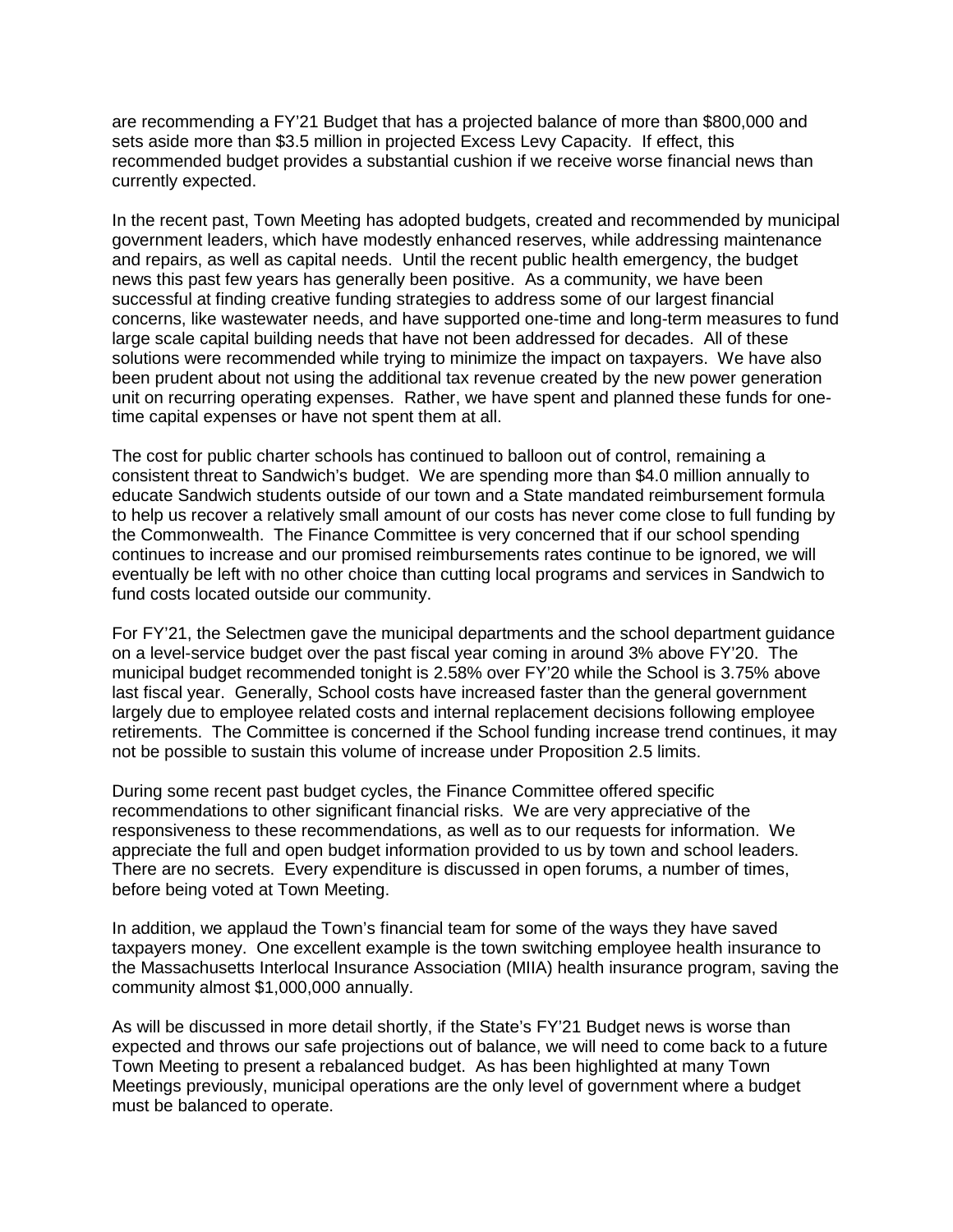We are grateful for the opportunity to work with many talented municipal professionals, as well as the dedicated volunteers serving on the Board of Selectmen and the School Committee. Together, we are proud to represent our neighbors and fellow taxpayers and recommend the FY'21 Budget being presented tonight.

Mark I. Snyder, Chair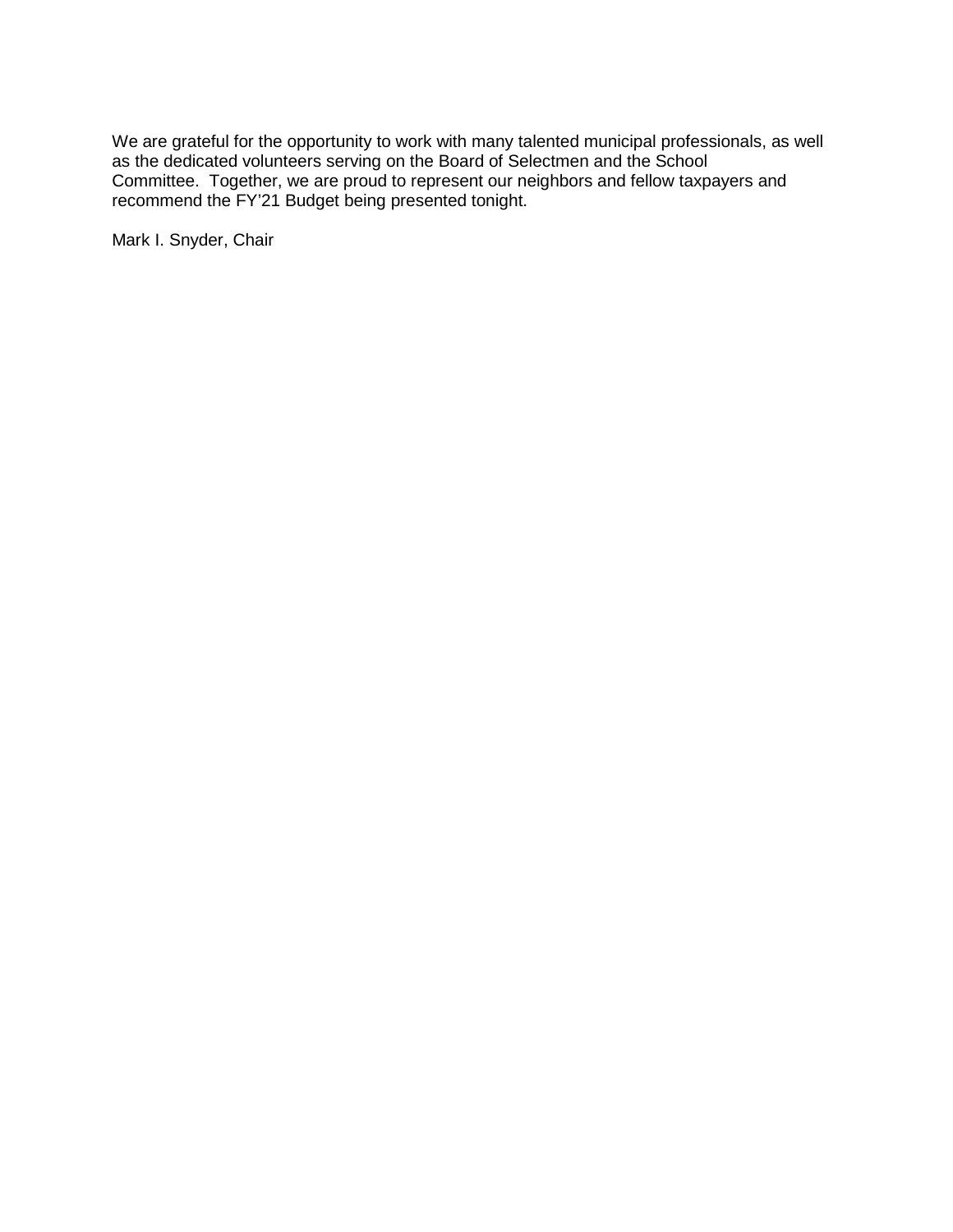|            |                                   | <b>FY'19</b>  | <b>FY'20</b>         | <b>FY'21</b>   |
|------------|-----------------------------------|---------------|----------------------|----------------|
| <u>No.</u> | <b>Department</b>                 | Appropriation | <b>Appropriation</b> | Recommendation |
| 114        | Moderator                         | 450           | 450                  | 450            |
| 123        | Selectmen/Manager                 | 512,583       | 529,875              | 523,830        |
|            | <b>Personnel Expenses</b>         | 247,271       | 500,000              | 300,000        |
| 131        | <b>Finance Committee</b>          | 3,400         | 3,400                | 3,400          |
| 135        | Accounting                        | 216,347       | 222,961              | 187,865        |
| 141        | Assessing                         | 377,372       | 394,166              | 370,249        |
| 145        | Treasurer                         | 231,977       | 232,727              | 267,922        |
| 146        | <b>Tax Collector</b>              | 210,855       | 212,154              | 220,987        |
| 147        | <b>Tax Title</b>                  | 35,000        | 35,000               | 35,000         |
| 151        | Legal                             | 300,000       | 300,000              | 300,000        |
| 152        | Human Resources                   | 186,761       | 179,354              | 186,413        |
| 161        | <b>Town Clerk</b>                 | 188,406       | 192,156              | 202,590        |
| 162        | Elect. & Registration             | 60,750        | 49,750               | 75,750         |
| 171        | <b>Natural Resources</b>          | 287,093       | 303,997              | 315,118        |
| 175        | <b>Planning &amp; Development</b> | 225,857       | 231,213              | 239,008        |
| 190        | <b>Facilities Management</b>      | 613,232       | 642,652              | 723,288        |
| 195        | <b>Town Reports</b>               | 11,000        | 11,000               | 12,500         |
| 196        | <b>Bind Records</b>               | 7,000         | 7,000                | 7,000          |
| 197        | Info. Technology                  | 656,517       | 663,873              | 699,430        |
|            | <b>Total 100s</b>                 | 4,371,871     | 4,711,728            | 4,645,800      |
| 210        | <b>Police Department</b>          | 4,567,104     | 4,558,510            | 4,782,241      |
| 220        | <b>Fire Department</b>            | 3,701,971     | 3,679,534            | 3,798,102      |
| 241        | Inspections                       | 293,402       | 291,605              | 302,746        |
| 244        | Sealer of Weights & Measures      | 200           | 200                  | 14,000         |
| 291        | <b>Emergency Management</b>       | 17,500        | 17,500               | 22,500         |
| 294        | Forest Warden                     | 1,500         | 1,500                | 1,500          |
| 297        | <b>Bourne Shellfish</b>           | 4,000         | 4,000                | 4,000          |
| 299        | <b>Greenhead Fly</b>              | 2,000         | 2,500                | 2,500          |
|            | <b>Total 200s</b>                 | 8,587,677     | 8,555,349            | 8,927,589      |
| 300        | <b>School Department</b>          | 33,273,259    | 34,132,914           | 35,144,706     |
| 313        | <b>UCCRVTS</b>                    | 2,288,389     | 2,161,680            | 2,135,468      |
|            | Total 300s                        | 35,561,648    | 36,294,594           | 37,280,174     |
|            |                                   |               |                      |                |
| 410        | DPW - Engineering                 | 207,514       | 227,086              | 279,322        |
| 420        | <b>DPW</b>                        | 1,750,218     | 1,825,761            | 1,874,438      |
| 421        | Snow & Ice                        | 400,000       | 400,000              | 400,000        |
| 424        | Streetlights                      | 25,000        | 25,000               | 20,000         |
|            | <b>Total 400s</b>                 | 2,382,732     | 2,477,847            | 2,573,760      |

# **FY'21 GENERAL FUND BUDGET TOTALS**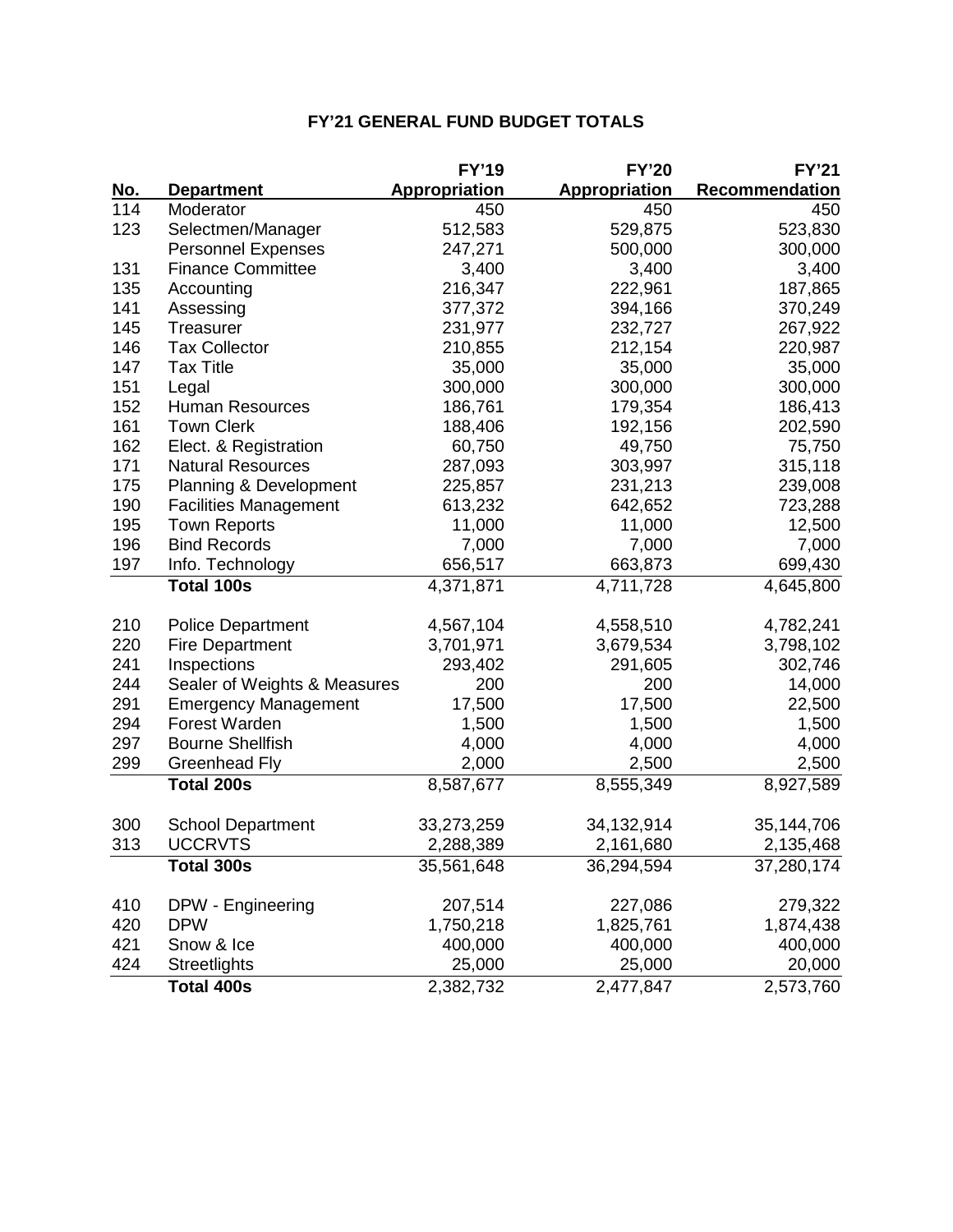|                                   |                                                         | <b>FY'19</b>  | <b>FY'20</b>         | <b>FY'21</b>          |
|-----------------------------------|---------------------------------------------------------|---------------|----------------------|-----------------------|
| <u>No.</u>                        | <b>Department</b>                                       | Appropriation | <b>Appropriation</b> | <b>Recommendation</b> |
| 510                               | <b>Health Department</b>                                | 208,531       | 214,691              | 227,483               |
| 522                               | <b>Nursing Department</b>                               | 151,925       | 165,829              | 169,905               |
| 540                               | <b>Social Services</b>                                  | 35,000        | 35,000               | 35,000                |
| 541                               | <b>COA</b>                                              | 241,427       | 231,800              | 238,462               |
| 543                               | Veterans                                                | 73,320        | 88,320               | 103,500               |
|                                   | <b>Total 500s</b>                                       | 710,203       | 735,640              | 774,350               |
| 610                               | Library                                                 | 997,589       | 991,595              | 1,005,907             |
| 630                               | Recreation                                              | 190,533       | 229,684              | 252,602               |
| 650                               | DPW - Parks                                             | 25,850        | 25,850               | 30,850                |
| 671                               | Hoxie / Grist Mill                                      | 25,500        | 53,500               | 3,500                 |
| 693                               | <b>Memorial Day</b>                                     | 1,200         | 1,200                | 1,200                 |
| 694                               | <b>Historic District</b>                                | 14,750        | 14,800               | 15,550                |
|                                   | <b>Total 600s</b>                                       | 1,255,422     | 1,316,629            | 1,309,609             |
| <b>Operating Budget Subtotal:</b> |                                                         | 52,869,553    | 54,091,787           | 55,536,282            |
| 135                               | Sanitation, Marina & SHGC Indirect Costs Transfers      |               |                      | 60,000                |
| 171                               | <b>Waterways Fund Transfer</b>                          |               |                      | 7,500                 |
| 220                               | <b>Ambulance Fund Transfer</b>                          |               |                      | 1,650,000             |
| 630                               | Beach & Recreation Account Transfers (incl. Sandy Neck) |               |                      | 298,191               |
| 650                               | <b>Cemetery Trust Fund Transfer</b>                     |               |                      | 35,000                |
| 671                               | Hoxie House / Grist Mill Transfer                       |               |                      | 8,000                 |
|                                   | <b>Inter-Fund Transfers Subtotal:</b>                   |               |                      | 2,058,691             |
|                                   |                                                         |               |                      |                       |
| 132                               | <b>Reserve Fund</b>                                     |               |                      | 500,000               |
| 710                               | <b>Short Term Debt</b>                                  |               |                      | 100,000               |
| 750                               | Debt                                                    |               |                      | 3,834,470             |
| 910                               | Group Health Insurance                                  |               |                      | 11,500,000            |
| 912                               | Medicare                                                |               |                      | 676,000               |
| 940                               | Property & Liability Insurance                          |               |                      | 1,250,000             |

 Unemployment Account 100,000 950 Retirement Assessment 3,769,883 **Other Budget Accounts Subtotal**: 21,730,353

**FY'21 BUDGET TOTAL: 79,325,326**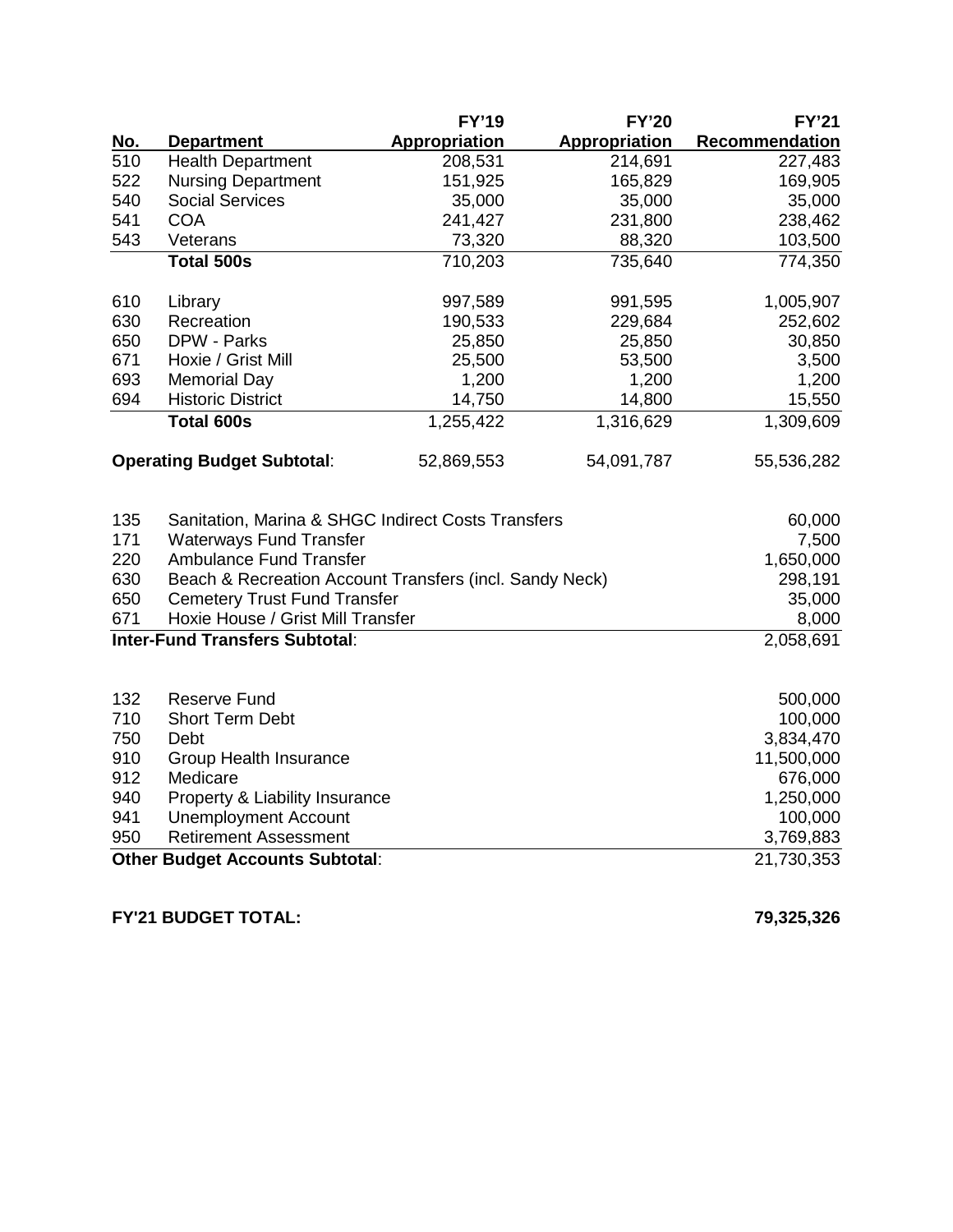**VOTED: That the Town hear the report of the Finance Committee and raise and appropriate \$76,527,665; transfer and appropriate \$738,970 from Free Cash; transfer and appropriate \$1,650,000 from the ambulance receipts reserved for appropriation account; transfer and appropriate \$30,000 from Sandwich East Boat Basin Marina funds; transfer and appropriate \$15,000 from the Sandwich Hollows Golf Club enterprise fund; transfer and appropriate \$15,000 from the DPW – Sanitation Division enterprise fund; transfer and appropriate \$298,191 from the beach parking receipts reserved for appropriation account; transfer and appropriate \$8,000 from the Hoxie House / Grist Mill receipts reserved for appropriation account; transfer and appropriate \$7,500 from the Waterways Fund; transfer and appropriate \$35,000 from cemetery trust funds; to defray Town expenses for the Fiscal Year 2021 as itemized in the third column entitled FY'21 Recommendation, as printed in the Warrant under Article 2, with any FY'21 balance from receipts reserved for appropriation accounts transferred back into those accounts at the end of FY'21, and set the compensation of elected officials as follows:**

| <b>Moderator</b>                   | 450    |
|------------------------------------|--------|
| <b>Chairman Board of Selectmen</b> | 3,000  |
| Selectmen – 4 each                 | 2,500  |
| <b>Chairman Board of Assessors</b> | 2,000  |
| Assessors – 2 each                 | 1,500  |
| <b>Town Clerk</b>                  | 85,981 |

**This was a voice vote and declared carried by the Moderator.**

## **ARTICLE 3**

To see if the Town will vote in accordance with the provisions of M.G.L. c.44, §53F½ to raise and appropriate or transfer from available funds a sum of money, to be expended under the direction of the Board of Selectmen, for the purpose of establishing the FY'21 enterprise fund budgets for the Department of Public Works Sanitation Division, Sandwich Hollows Golf Club, Sandwich Marina – East Boat Basin, and Cable Public Access, in accordance with the following list, or take any other action relative thereto.

| <b>Enterprise Fund</b>                         | <b>Recommended FY'21 Budget</b> |
|------------------------------------------------|---------------------------------|
| Department of Public Works Sanitation Division | 1,072,165                       |
| Sandwich Hollows Golf Club                     | 953.914                         |
| Sandwich Marina - East Boat Basin              | 2,030,159                       |
| Cable Public Access                            | 509,225                         |

**UNANIMOUSLY VOTED: That the Town establish the FY'21 enterprise fund budgets, to be expended under the direction of the Board of Selectmen, for the Department of Public Works Sanitation Division, Sandwich Hollows Golf Club, Sandwich Marina – East Boat Basin, and Cable Public Access, in accordance with the provisions of M.G.L. c.44, §53F½ and the following list:**

#### **DPW – Sanitation Division:**

**Transfer and appropriate \$1,000,000 from DPW – Sanitation Division receipts and transfer and appropriate \$72,165 from the DPW – Sanitation Division enterprise fund retained earnings;**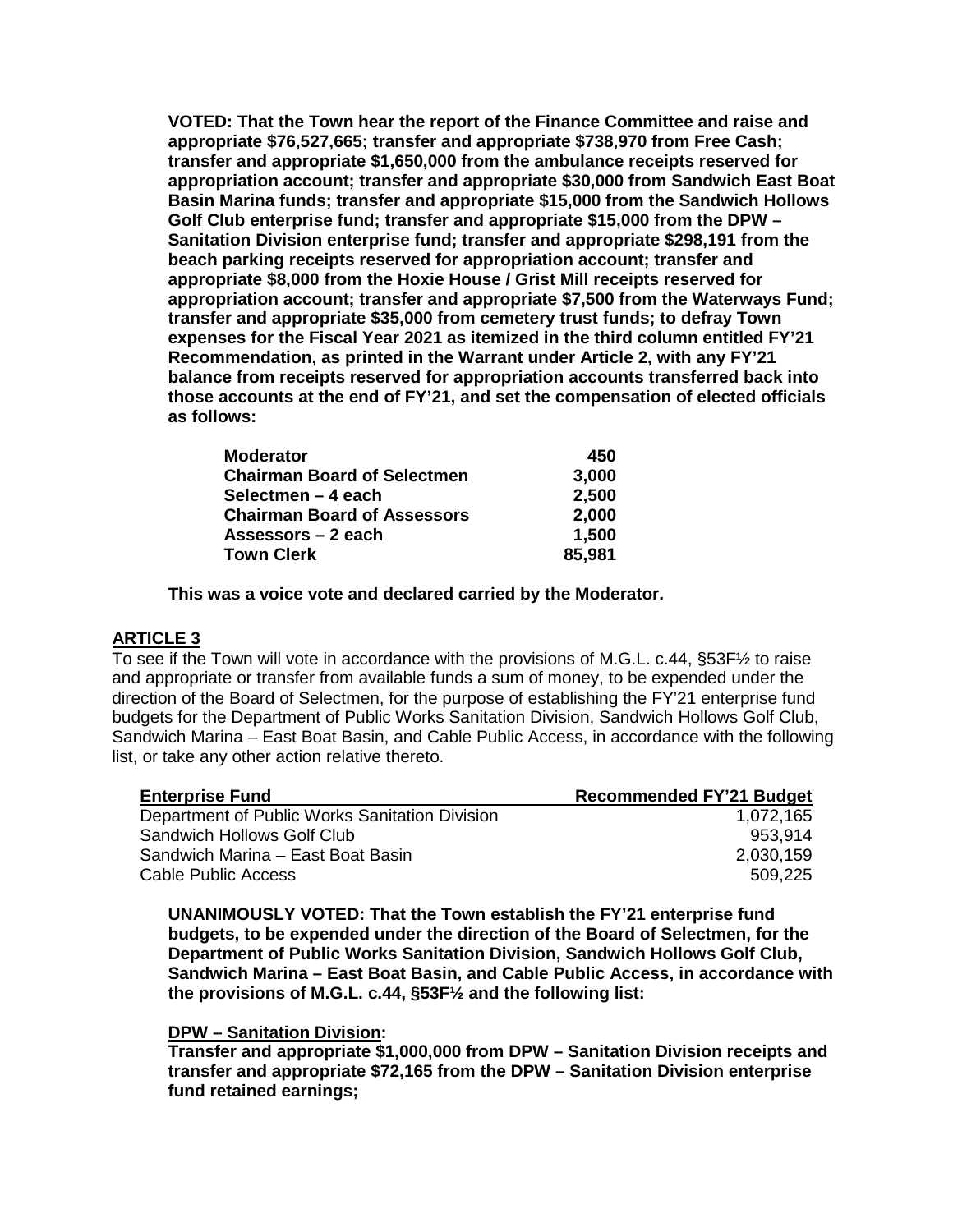**Sandwich Hollows Golf Club:**

**Transfer and appropriate \$920,000 from Golf Department receipts and transfer and appropriate \$33,914 from the Golf Department enterprise fund retained earnings;**

#### **Sandwich Marina – East Boat Basin:**

**Transfer and appropriate \$2,030,159 from Sandwich East Boat Basin Marina receipts;**

#### **Cable Public Access: Transfer and appropriate \$509,225 from Cable Public Access receipts.**

## **This was a voice vote and declared carried unanimously by the Moderator.**

# **ARTICLE 4**

To see if the Town will vote in accordance with the provisions of M.G.L. c.44, §53E1/2 and Section 2.11 of the Sandwich Town Bylaws to authorize the spending limits of revolving funds for the following Town departments for FY'21, to be expended under the direction of the Board of Selectmen, in accordance with the following list:

| <b>Revolving Account</b>                             | <b>Expenditure Limit</b> |
|------------------------------------------------------|--------------------------|
| <b>Recreation Programs</b>                           | \$525,000                |
| Solar Energy / Town Utilities                        | \$125,000                |
| Town Hall Meeting Room                               | \$10,000                 |
| Sand Hill School Community<br><b>Center Expenses</b> | \$10,000                 |
| Oak Crest Cove Expenses                              | \$12,000                 |
| Sandwich: A Cape Cod Town Book                       | \$2,000                  |
| <b>Senior &amp; Community Services</b><br>Programs   | \$60,000                 |
| <b>School Department Book Fines</b>                  | \$10,000                 |

or take any other action relative thereto.

**UNANIMOUSLY VOTED: That the Town Move that the Town set the spending limit for all Town & School Department revolving funds for Fiscal Year 2021, all as printed in the Warrant under Article 4. This was a voice vote and declared carried unanimously by the Moderator.**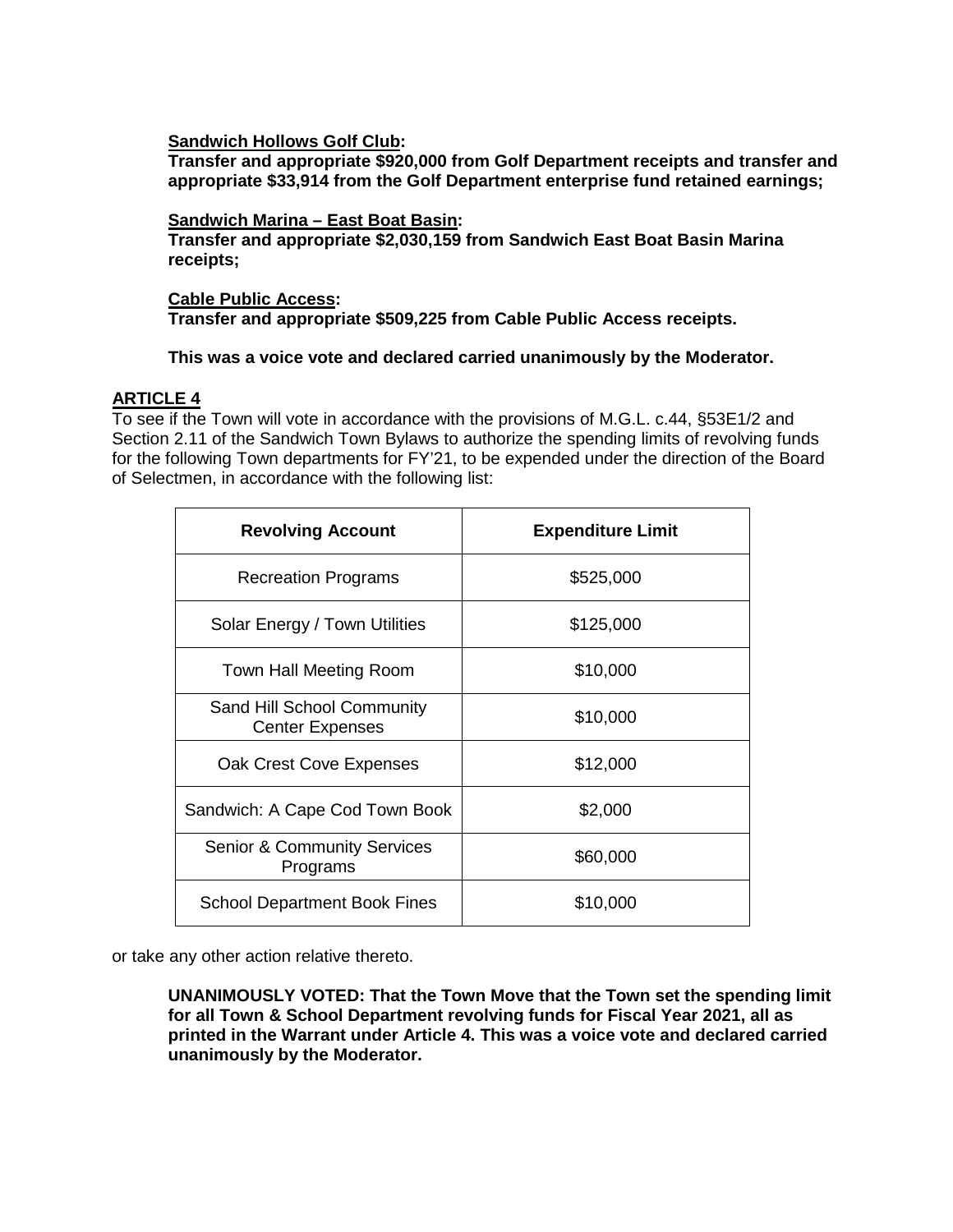# **ARTICLE 5**

To see if the Town will vote to hear the report of the Capital Improvement Planning Committee, and further, to raise and appropriate or transfer from available funds the sum of \$326,138.00, or any other amount, and to transfer and appropriate the sum of \$257,000.00 from the Ambulance Fund, or any other amount, to be expended under the direction of the Board of Selectmen, for the purpose of purchasing and repairing equipment, vehicles, and buildings, and providing related services in accordance with the following list, for a total capital appropriation of \$583,138.00:

| <b>Capital List</b>                                        | <b>Amount</b> |
|------------------------------------------------------------|---------------|
| Information Technology - IT & GIS Improvements             | 76,138        |
| Fire Department - EMS Equipment Upgrades                   | 184,000       |
| Public Safety - Communication System Upgrade               | 10,000        |
| Public Safety - Ballistic & Active Shooter Equipment       | 63,000        |
| Facilities Department - Town Building Repairs/Improvements | 125,000       |
| School Department - School Building Repairs/Improvements   | 125,000       |
| <b>Capital List Total</b>                                  | 583,138       |

| <b>Transfer Funding Sources</b> | Amount  |
|---------------------------------|---------|
| Ambulance Fund                  | 257,000 |
| <b>Capital Offset Total</b>     | 257,000 |

or take any other action relative thereto.

**UNANIMOUSLY VOTED: That the Town hear the report of the Capital Improvement Planning Committee and transfer and appropriate \$326,138 from Free Cash and transfer and appropriate \$257,000 from the ambulance receipts reserved for appropriation account, to be expended under the direction of the Board of Selectmen, for the purpose of purchasing and repairing equipment, vehicles and buildings, and providing related services as printed in the Warrant under Article 5. This was a voice vote and declared carried unanimously by the Moderator.**

## **ARTICLE 6**

To see if the Town will vote to amend the purpose for which \$25,000.00 was appropriated at the May 1, 2017 Annual Town Meeting under Article 7 for Fire Department "IV Medication Pumps" to "EMS Equipment and Supplies", or take any other action relative thereto.

**UNANIMOUSLY VOTED: That the Town amend the purpose for which \$25,000 was appropriated at the May 1, 2017 Annual Town Meeting under Article 7 for Fire Department "IV Medication Pumps" to "EMS Equipment and Supplies". This was a voice vote and declared carried unanimously by the Moderator.**

## **ARTICLE 7**

To see if the Town will vote in accordance with M.G.L. c.40, §5B to raise and appropriate or transfer from available funds a sum of money to be transferred into the Stabilization Fund, or take any other action relative thereto.

**UNANIMOUSLY VOTED: That the Town raise and appropriate \$25,000 in accordance with M.G.L. c.40, §5B to be transferred into the Stabilization Fund. This was a voice vote and declared carried unanimously by the Moderator.**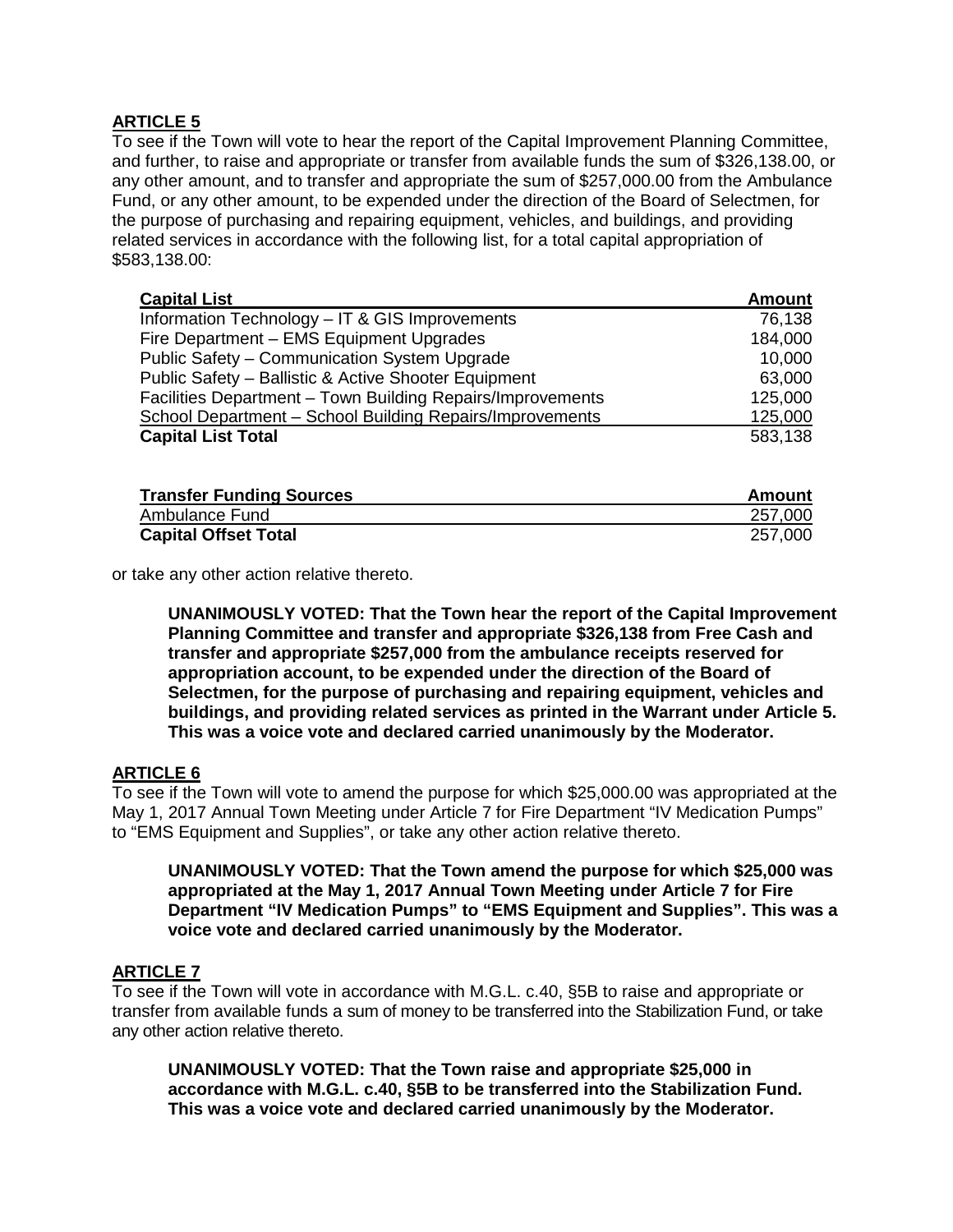# **ARTICLE 8**

To see if the Town will vote in accordance with M.G.L. c.32B, §20(b) to raise and appropriate or transfer from available funds a sum of money to be transferred into the Other Post-Employment Benefits Liability Trust Fund, or take any action relative thereto.

**UNANIMOUSLY VOTED: That the Town raise and appropriate \$25,000 in accordance with M.G.L. c.32B, §20(b) to be transferred into the Other Post-Employment Benefits Liability Trust Fund. This was a voice vote and declared carried unanimously by the Moderator.**

# **ARTICLE 9**

To see if the Town will vote to appropriate the sum of money, received or to be received, from the Chapter 90 State Aid to Highways Program for highway construction and/or maintenance on any State approved road during FY'21, or take any other action relative thereto.

**UNANIMOUSLY VOTED: That the Town appropriate the sum of money, received or to be received, from the Chapter 90 State Aid to Highways Program for highway construction and/or maintenance on any State approved road during FY'21. This was a voice vote and declared carried unanimously by the Moderator.**

# **ARTICLE 10**

To see if the Town will vote to raise and appropriate or transfer from available funds an additional sum of money for the design and for making extraordinary repairs and renovations to the existing Town municipal office building and structures located at 100 Route 6A, as shown on Assessor's Map 88, Lot 1, including all costs incidental and related thereto, or take any other action relative thereto.

**VOTED: That the Town transfer and appropriate \$1,000,000 from Free Cash and transfer and appropriate \$800,000 from the FY'20 Group Health Insurance budget for the design and for making extraordinary repairs and renovations to the existing Town municipal office building and structures located at 100 Route 6A, as shown on Assessor's Map 88, Lot 1, including all costs incidental and related thereto. This was a voice vote and declared carried by the Moderator.**

## **ARTICLE 11**

To see if the Town will vote to authorize the Board of Selectmen and the School Committee, at a joint meeting held for this purpose, appoint an individual to fill a vacancy on the School Committee until the 2021 annual town election, in accordance with the procedures set forth in M.G.L. c.41, §11, rather than by a special election as set forth in Section 4.3.4 of the Town Charter; and further to authorize the Board of Selectmen to file a home rule petition with the General Court in order to validate, ratify, and confirm the appointment; or to take any other action relative thereto.

**VOTED: That the Town authorize the Board of Selectmen and the School Committee, at a joint meeting held for this purpose, appoint an individual to fill a vacancy on the School Committee until the 2021 annual town election, in accordance with the procedures set forth in M.G.L. c.41, §11, rather than by a special election as set forth in Section 4.3.4 of the Town Charter; and authorize the Board of Selectmen to file a home rule petition with the General Court in order to validate, ratify, and confirm the appointment. This was a voice vote and declared carried by the Moderator.**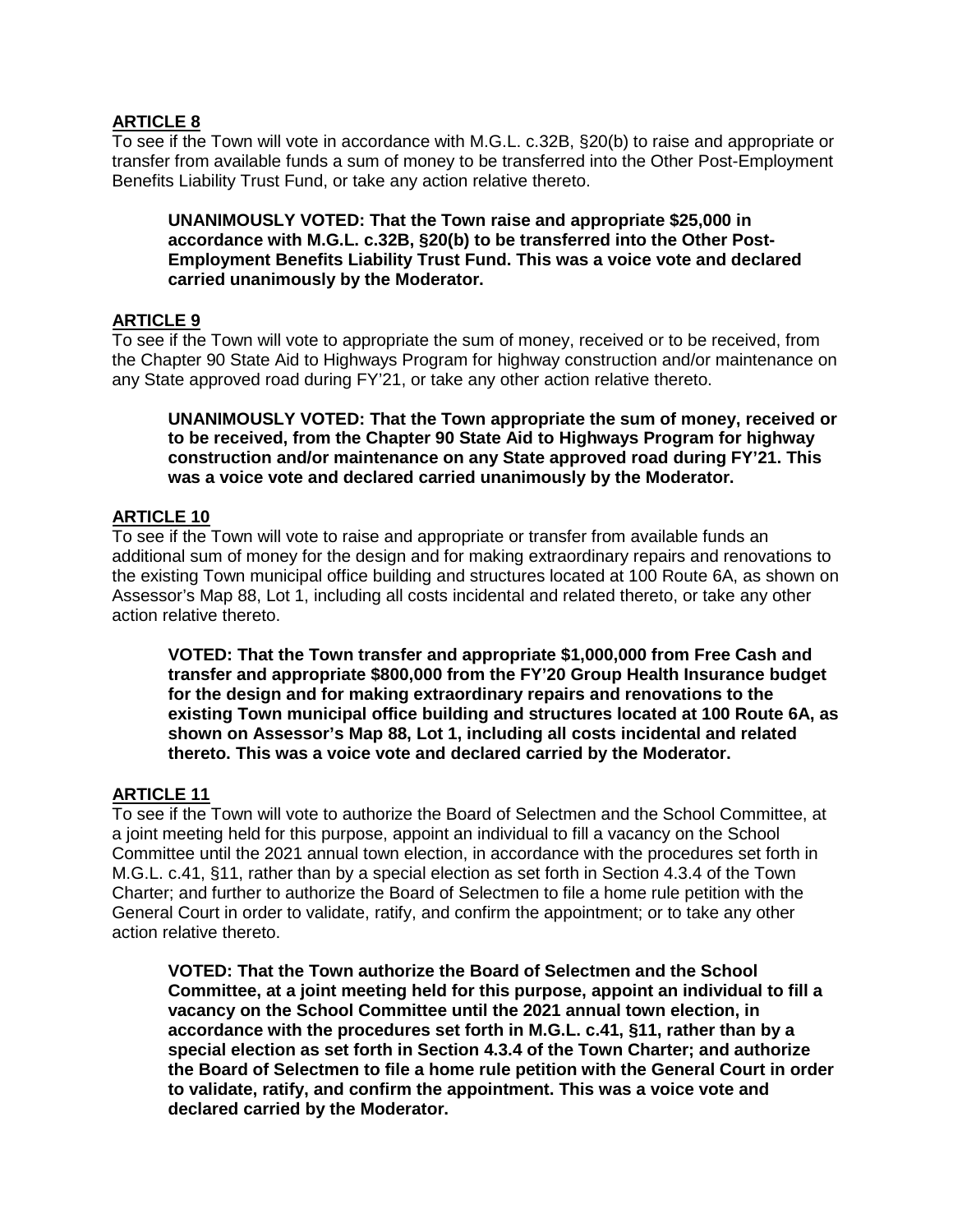# **ARTICLE 12**

To see if the Town will vote to amend the purpose for which the parcel of land shown on Assessor's Map 28, Lot 266, known as 1-31 Terrapin Ridge, and as "Tract A" containing 10.00 +/- acres on a plan entitled "Town of Sandwich Plan of Land on Quaker Meetinghouse Road," dated May 15, 1986, revised May 15, 1987, prepared by Edward S. Kelly, Town Engineer, recorded with the Barnstable County Registry of Deeds in Plan Book 436, Page 68, was conveyed by the Board of Selectmen to the Sandwich Housing Authority by a vote of the 1988 Annual Town Meeting under Article 34 from "public housing purposes" to "affordable or public housing purposes", and to authorize the Board of Selectmen to execute a confirmatory deed to the Sandwich Housing Authority of the above-referenced parcel for the change in purpose, or take any other action relative thereto.

**VOTED: That the Town amend the purpose for which the parcel of land shown on Assessor's Map 28, Lot 266, known as 1-31 Terrapin Ridge, was conveyed by a vote of the 1988 Annual Town Meeting under Article 34 from "public housing purposes" to "affordable or public housing purposes", and authorize the Board of Selectmen to execute a confirmatory deed to the Sandwich Housing Authority for the change in purpose, as printed in the Warrant under Article 12. This was a voice vote and declared carried by the required two-thirds majority by the Moderator.**

# **ARTICLE 13**

To see if the Town will vote to adjust, commencing with Fiscal 2021; Clause 41C (M.G.L. c.59, §5, Clause 41C) eligibility requirements amended by Chapter 184 §51 of the Acts of 2002 to;

- increase exemption amount from 500.00 dollars to 1000.00 dollars to be effective for exemptions granted for any fiscal year beginning on or after July 1, 2020, and;
- accept General Laws Chapter 59, Section 5, Clause 41D, which authorizes an annual increase in the income (gross receipts) and asset (whole estate) limits for exemptions granted to senior citizens under General Laws Chapter 59, Section 5, Clause 41C**,** by the percentage increase in the U.S. Department of Labor, Bureau of Labor Statistics, Consumer Price Index for the previous year as determined by the Commissioner of Revenue, to be effective for exemptions granted for any fiscal year beginning on or after July 1, 2020.

or take any other action relative thereto.

**UNANIMOUSLY VOTED: That the Town adjust, commencing with Fiscal 2021; Clause 41C (M.G.L. c.59, §5, Clause 41C) eligibility requirements amended by Chapter 184 §51 of the Acts of 2002 as printed in the Warrant under Article 13. This was a voice vote and declared carried unanimously by the Moderator.**

# **ARTICLE 14**

To see if the Town will vote to hear and act on the report of the Community Preservation Committee on the FY'21 Community Preservation budget and to appropriate from the Community Preservation Fund FY'21 estimated annual revenues the sum of \$75,000.00, or any other sum, to meet the administrative expenses and all other necessary and proper expenses of the Community Preservation Committee for FY'21; and further to reserve for future appropriation a sum of money from the Community Preservation Fund estimated annual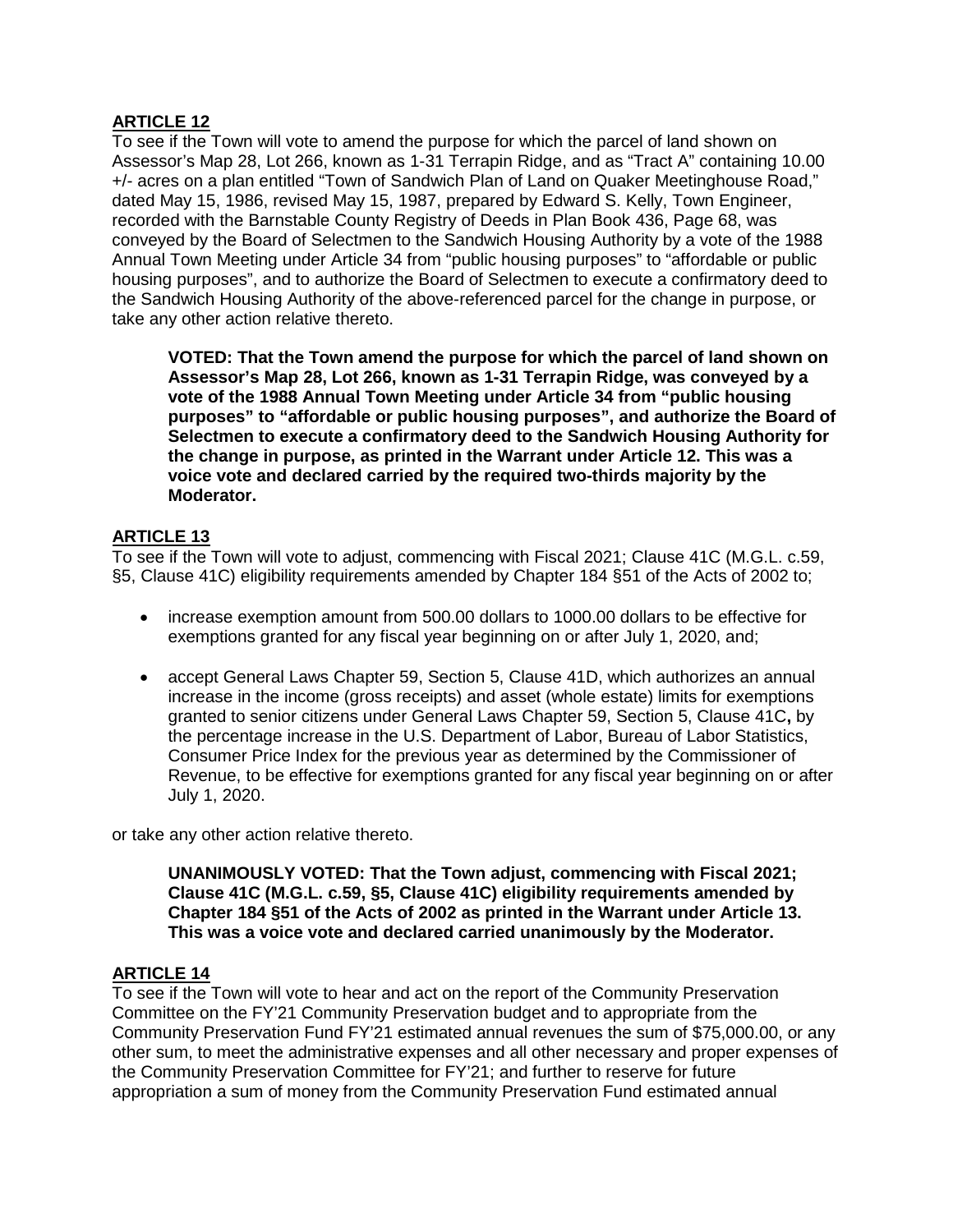revenues for open space, historic resources, and community housing purposes, as well as a sum of money to be placed in the FY'21 Budgeted Reserve for general Community Preservation Act purposes; and further to appropriate from the Community Preservation Fund a sum or sums of money for previously authorized Community Preservation Act debt payments; and further to appropriate from the Community Preservation Fund a sum or sums of money for Community Preservation projects or purposes as recommended by the Community Preservation Committee; or take any other action in relation thereto.

**UNANIMOUSLY VOTED: That the Town hear and act on the report of the Community Preservation Committee on the FY'21 Community Preservation budget and to appropriate from the Community Preservation Fund FY'21 estimated annual revenues the sum of \$75,000, to be expended under the direction of the Board of Selectmen, to meet the administrative expenses and all other necessary and proper expenses of the Community Preservation Committee for FY'21; and further, reserve for future appropriation from the Fiscal Year 2021 Community Preservation Fund estimated annual revenues the following sums: \$131,780 for open space purposes; \$131,780 for historic resources purposes; and \$131,780 for community housing purposes; and further transfer and appropriate \$632,375 from the Open Space fund balance, and transfer and appropriate \$342,626 from the Community Preservation Fund undesignated fund balance all for debt payments. This was a voice vote and declared carried unanimously by the Moderator.**

# **ARTICLE 15**

To see if the Town will vote to transfer to the Board of Selectmen for the purpose of conveyance and for general municipal purposes, the care, custody, and control of a parcel land located at 33 Water Street, containing 6.2 +/- acres, being a portion of the Henry T. Wing School parcel, Assessor's Map 43, Lot 005, as further shown on a sketch plan entitled "Henry T. Wing Residences", a copy of which is one file with the Town Clerk's Office, said transfer to take effect no sooner than December 31, 2021; and further, to vote in accordance with Article 20 of the May 7, 2018 Annual Town Meeting to authorize the Board of Selectmen to convey or otherwise dispose of the fee or lesser interest in said parcel for affordable housing purposes and historic preservation purposes; to convey and accept easements over, to and from the parcel including but not limited to construction, driveway and parking easements, for connection to the adjacent wastewater treatment facility, for the town's use of its adjacent property, and for any other purposes deemed necessary for the development of the parcel, and to accept a permanent affordable housing restriction and a historic preservation restriction pursuant to G.L., c.183, §31- 33, all of which is pursuant to the terms and conditions of the Option Agreement between the Town of Sandwich and SCG Development Partners, LLC, a copy of which is on file with the Town Clerk's Office;

# **AND FURTHER,**

To see if the Town will vote to appropriate under the Community Preservation Act affordable housing program the sum of \$2,650,000.00, or any other amount, to be expended under the direction of the Board of Selectmen, for the purpose of providing a grant to SCG Development Partners, LLC for affordable senior rental housing purposes for the Henry T. Wing School project; that to meet this appropriation the Town transfer from the Community Preservation Fund a sum of money for this purpose, and that the Treasurer, with the approval of the Board of Selectmen, is hereby authorized to borrow up to \$2,650,000.00 and issue bonds and notes therefor pursuant to M.G.L. c.44, sections 7 and 8, M.G.L. c.122B, section 20, and M.G.L. c.44B, §11, or any other enabling authority; and further, to authorize the Board of Selectmen to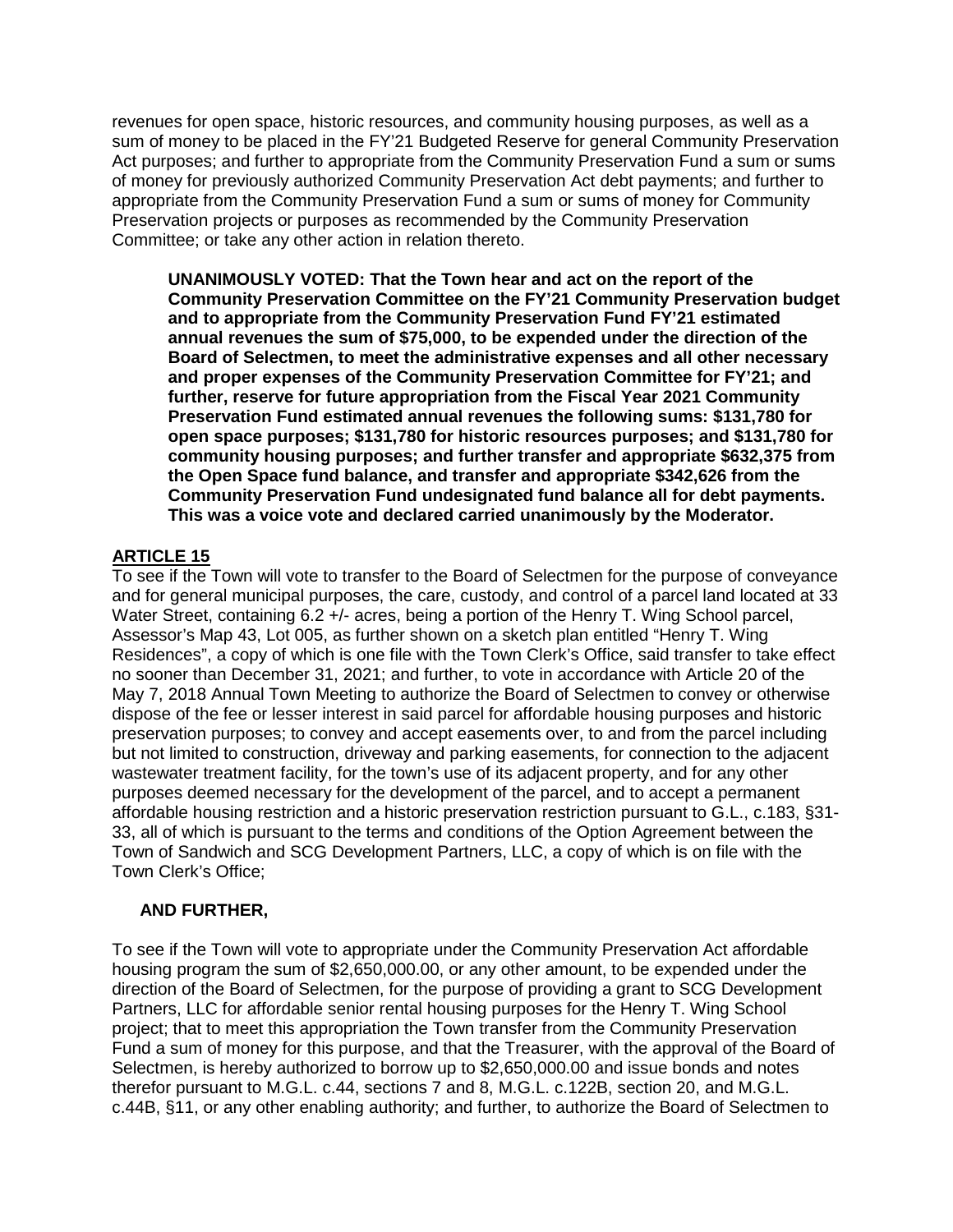enter into a grant agreement with said SCG Development Partners, LLC, on such terms and conditions as the Board of Selectmen deems appropriate, including a permanent affordable housing restriction to the Town pursuant to G.L. c.183, §31-33;

or take any other action relative thereto.

**Martin Mantenfel of Noel Henry Drive made a motion to move the questions. There was a second from the floor. This was a voice vote and declared carried by the required two-thirds majority by the Moderator**

**VOTED: That the Town transfer to the Board of Selectmen for the purpose of conveyance and for general municipal purposes, the care, custody, and control of a parcel land located at 33 Water Street, containing 6.2 +/- acres, being a portion of the Henry T. Wing School parcel, Assessor's Map 43, Lot 005, as further shown on a sketch plan entitled "Henry T. Wing Residences", a copy of which is one file with the Town Clerk's Office, said transfer to take effect no sooner than December 31, 2021; and further, in accordance with Article 20 of the May 7, 2018 Annual Town Meeting authorize the Board of Selectmen to convey or otherwise dispose of the fee or lesser interest in said parcel for affordable housing purposes and historic preservation purposes; to convey and accept easements over, to and from the parcel including but not limited to construction, driveway and parking easements, for connection to the adjacent wastewater treatment facility, for the town's use of its adjacent property, and for any other purposes deemed necessary for the development of the parcel, and to accept a permanent affordable housing restriction and a historic preservation restriction pursuant to G.L., c.183, §31-33, all of which is pursuant to the terms and conditions of the Option Agreement between the Town of Sandwich and SCG Development Partners, LLC, a copy of which is on file with the Town Clerk's Office;**

#### **AND FURTHER,**

**Appropriate under the Community Preservation Act affordable housing program the sum of \$2,650,000, to be expended under the direction of the Board of Selectmen, for the purpose of providing a grant to SCG Development Partners, LLC for affordable senior rental housing purposes for the Henry T. Wing School project; that to meet this appropriation the Treasurer, with the approval of the Board of Selectmen, is hereby authorized to borrow up to \$2,650,000 and issue bonds and notes therefor pursuant to M.G.L. c.44, sections 7 and 8, and M.G.L. c.44B, §11, or any other enabling authority; provided that any premium received by the Town upon the sale of any bonds or notes approved by this vote, less any such premium applied to the payment of the costs of issuance of such bonds or notes, may be applied to the payment of costs approved by this vote in accordance with Chapter 44, Section 20 of the General Laws, thereby reducing the amount authorized to be borrowed to pay such costs by a like amount ; and authorize the Board of Selectmen to enter into a grant agreement with said SCG Development Partners, LLC, on such terms and conditions as the Board of Selectmen deems appropriate, including a permanent affordable housing restriction to the Town pursuant to G.L. c.183, §31-33. This was a voice vote and declared carried by the required two-thirds majority by the Moderator.**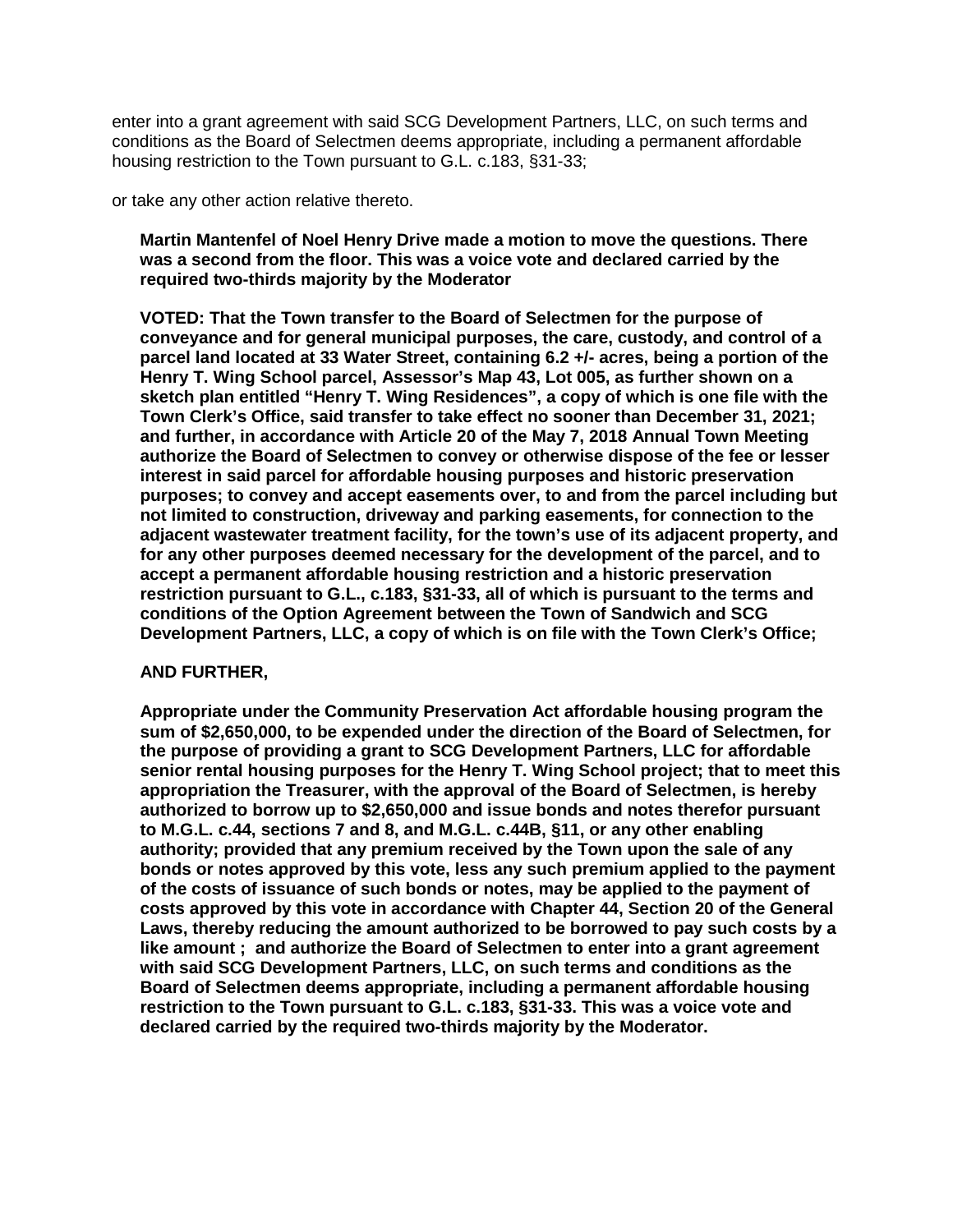## **ARTICLES 16, 17, 18** –

**UNANIMOUSLY VOTED: That the Town take no action on Articles 16, 17, and 18 with the understanding that the Board of Selectmen has committed to include all three petitioned articles on the Warrant for the next Town Meeting without the need for additional signatures or submissions from the petitioners. This was a voice vote and declared carried unanimously by the Moderator.**

## **The Moderator declared the Annual Town Meeting adjourned at 8:38 P.M.**

I hereby certify that this is a true record of the Annual Town Meeting held on June 15, 2020.

Respectfully Submitted,

vi/2 Taylor D. White

Town Clerk

(The following articles were printed in the Warrant but no action was taken.)

## **ARTICLE 16**

## **Public Advisory Question for the 2020 Spring Town Ballot or for increased security at the Pilgrim Nuclear Power Station on Cape Cod Bay in order to protect the public and the environment**

**Whereas**, the high level nuclear waste will remain at Pilgrim for decades or more in dry casks that present safety concerns, each holding half the radioactive cesium released at Chernobyl; **Whereas**, the spent fuel pool remains full and is vulnerable to terrorist attack or accident that could cause radioactive contamination rendering our communities uninhabitable;

**Whereas**, due to lack of proper security on the property, there has been open access beyond the posted "No Trespassing" signs to within line-of-sight of dry casks and spent fuel pool; **Whereas**, during decommissioning, the Nuclear Regulatory Commission has abdicated its responsibility to protect the public by approving exemptions to requested by new Pilgrim owner Holtec for reduced offsite liability insurance, cybersecurity, and offsite emergency planning; **Whereas**, safety is a human right;

**Whereas**, citizens of the Town of Sandwich find this to be an unacceptable threat to our health and safety and must be resolved in the most timely manner;

**Therefore**, shall the people of the Town of Sandwich direct the local government to communicate to Governor Baker and the State Legislature to employ all means available to ensure that: (1) spent nuclear fuel is secured in better quality dry casks and hardened onsite, storage; and (2) spent fuel pool and casks are protected with heightened security to prevent intrusion in order to protect the health, welfare, and economic interests of the Town of Sandwich and its inhabitants and visitors?

*(Submitted by Petition)*

## **ARTICLE 17**

**Article: Commercial Single-Use Plastic Water Bottle Ban**

**To see if the Town will vote to adopt the following as a general by-law and to insert it into the Code of the Town of Chatham, Massachusetts.**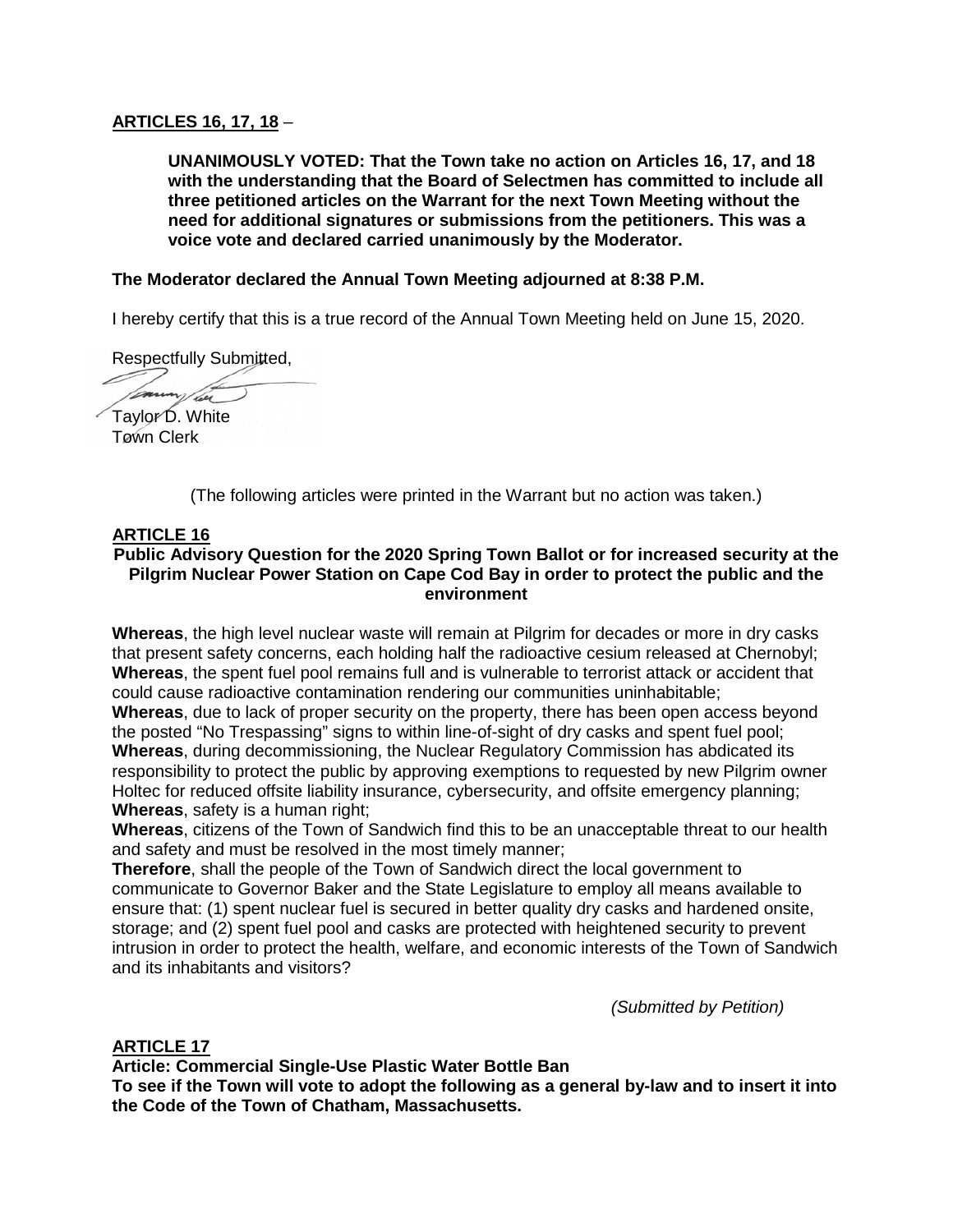## **Article: Commercial Single-Use Plastic Water Bottle Ban**

To see if the Town will vote to adopt the following as a general by-law and to insert it into the Code of Town of Sandwich, Massachusetts.

#### **Section 1. Sale of Single-use Plastic Water Bottles**

Effective on September 1, 2021, it shall be unlawful to sell non-carbonated, unflavored drinking water in single-use plastic bottles of less than one gallon in the Town of Sandwich.

Enforcement of this regulation will begin September 1, 2021.

#### **Section 2. Definitions**

A single-use plastic bottle is a beverage container made from any type of plastic resin.

## **Section 3. Exemptions**

Sales or distribution of non-carbonated, unflavored drinking water in single-use plastic bottles occurring subsequent to a declaration of emergency (by the Emergency Management Director or other duly authorized Town, County, Commonwealth, or Federal official) affecting the availability and/or quality of drinking water to residents of the Town shall be exempt from this bylaw until seven days after the declaration has ended.

#### **Section 4. Enforcement**

Enforcement of this article shall be the responsibility of the Town Manager or his/her designee. The Town Manager shall determine the inspection process to be followed, incorporating the process into other Town duties as appropriate.

Any establishment conducting sales in violation of this article shall be subject to a non-criminal disposition fine as specified in G.L. Chapter 40 § 21D. The following penalties apply:

- First violation: Written warning
- Second violation: \$150 fine
- Third and subsequent violations: \$300 fine

Each day a violation continues constitutes a separate violation, incurring additional fines. Any such fines collected shall be payable to the Town of Sandwich.

All businesses will be routinely inspected until the Town Manager deems the inspection to no longer be required.

## **Rationale**

Single-use plastic bottles impact environmental health, and the health and longevity of other species, who may ingest plastic as food. Ultimately, plastic re-enters the human food chain where the adverse consequences are both known and emerging. Plastics pollute and impact our environment across their lifecycle from production to use to disposal.

Over 1,500 single-use plastic water bottles are used and discarded in the U.S. per second. Elimination of the use of single-use plastic water bottles will have a significant impact on future plastic-bound pollution including the nation's greenhouse gas footprint and is consistent with protection of the natural environment in Sandwich, Barnstable County, our nation and our earth, which we have a common responsibility to protect and steward.

*(Submitted by Petition)*

## **ARTICLE 18**

**We, the undersigned Registered Voters of the Town, hereby petition your honorable board to insert the following Article in the Warrant for the Town Meeting of SANDWICH.**

In accordance with Massachusetts General Laws c. 39, § 10, and §1.05 Part 1 of the Town ByLaws of the Town of Sandwich, the undersigned registered voters of Sandwich,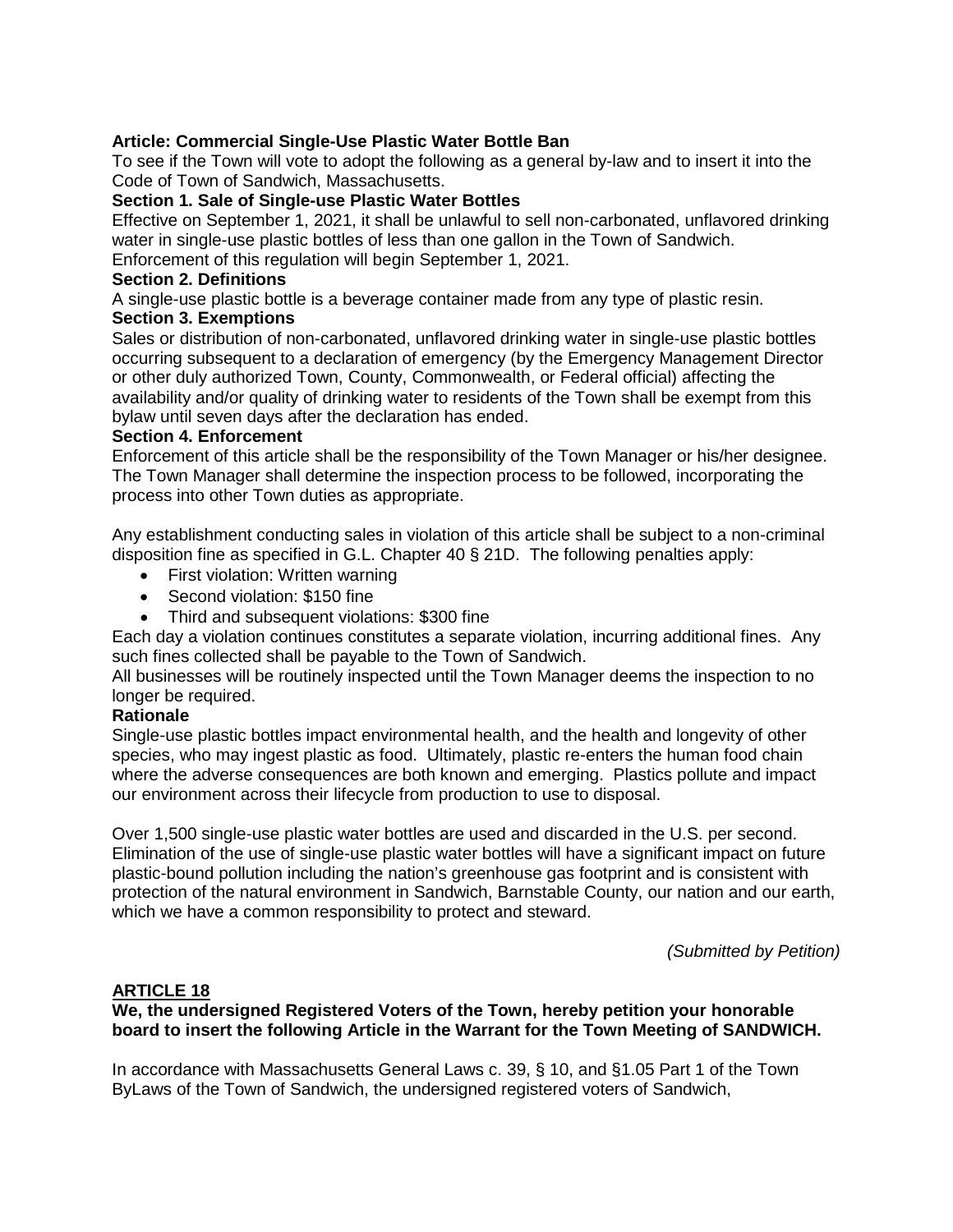Massachusetts request the insertion of the following Article on the Warrant for the May 2020 Annual Town Meeting of Sandwich, Massachusetts:

To see if the Town will vote to adopt the following as a general bylaw and to insert it into Chapter 4 of the Town Bylaws of the Town of Sandwich, Massachusetts as Section 4.20:

# **Chapter 72 – CLIMATE POLICY**

# Section 4.20 **Climate Policy**

The Town of Sandwich recognizes that the climate emergency, driven by human activity including energy consumption and land use practices and leading to global warming, rising seas, deadly storms, dangerous heat waves, acidifying oceans, and melting ice sheets, poses an imminent threat to the health, safety and economic security of the residents of the Town. The Town of Sandwich therefore adopts as its policy the objective of reducing net greenhouse gas emissions from human activity within and by the Town to zero at the easiest technically and economically feasible time, and directs that all officers of the departments of the Town take such measurers within the scope of their respective responsibilities and authority as may be necessary and prudent to facilitate such policy and objective.

*(Submitted by Petition)*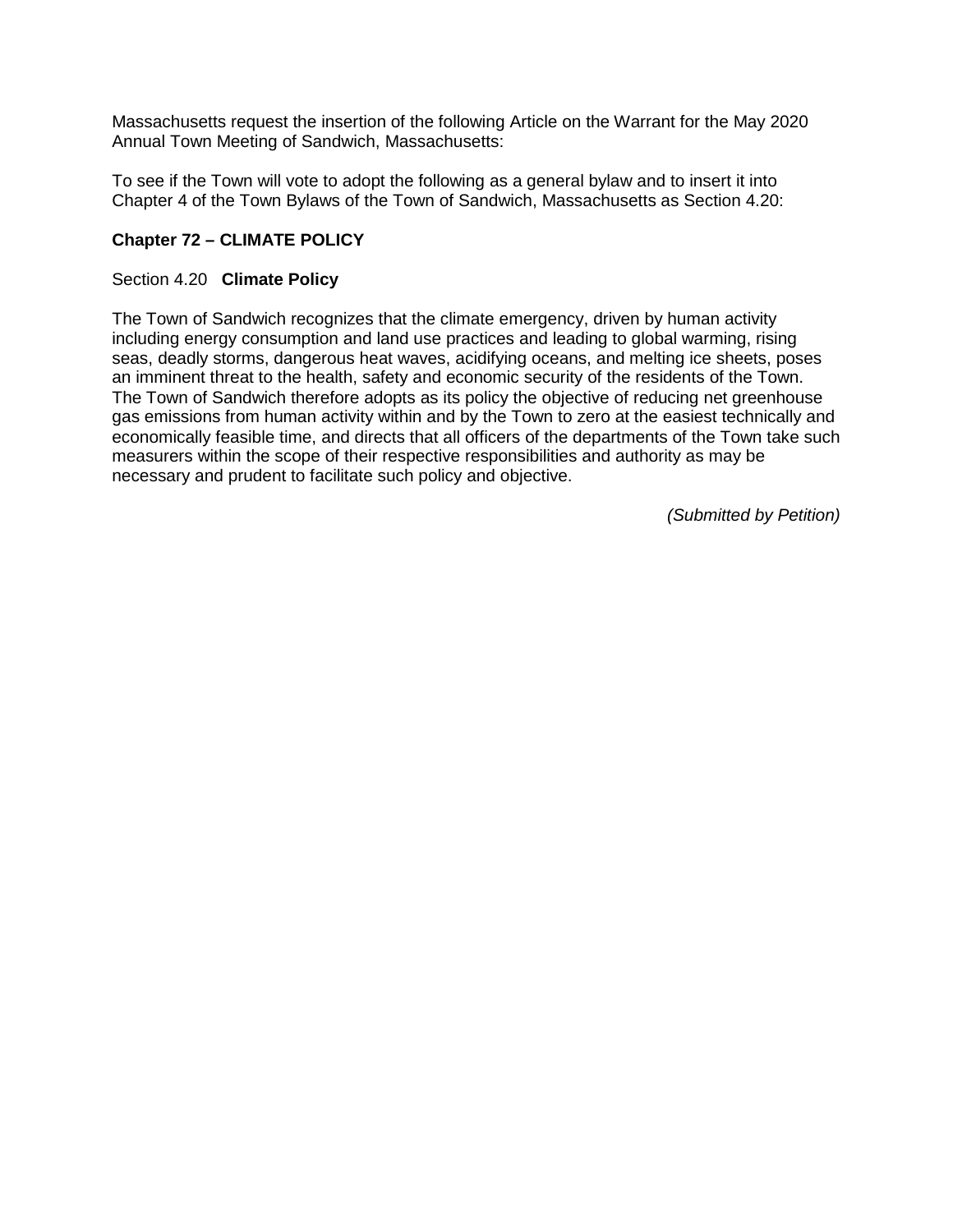# **TOWN OF SANDWICH SPECIAL TOWN MEETING November 14, 2020**

The Special Town Meeting was called to order in the Sandwich High School Gymnasium by Moderator Garry Blank at 1P.M. The total number of eligible voters for this meeting was 16,843 and the clerks checked in a total of 147 voters, which is a .008% turnout.

The Moderator swore in the following Sandwich residents as tellers: Nancy Crossman, Daryl Crossman, Jeremy Shea, Erik Tarvin, Thomas Coniaris and Alla Shokhova. Taylor White, Town Clerk, and Susan Lundquist, Assistant Town Clerk served as the timekeepers. Pastor Peter Axelson gave the invocation. Michael Miller, Chairman of the Board of Selectmen, led Town Meeting in the Pledge of Allegiance.

#### **The Moderator requested a blanket vote to allow non-residents to speak before Town Meeting. This vote was declared carried by the Moderator by a show of voter cards.**

## **ARTICLE 1**

To see if the Town will vote to hear the report of the Board of Selectmen on the Long Range Plan, or take any other action relative thereto.

**UNANIMOUSLY VOTED: That the Town hear the report of the Board of Selectmen on the 2020 and 2021 Long Range Plan. This vote was declared carried unanimously by the Moderator by a show of voter cards.**

## **ARTICLE 2**

To see if the Town will vote to raise and appropriate or transfer from available funds a sum of money to amend the Fiscal Year 2021 budget as voted at the June 15, 2020 Annual Town Meeting, or take any other action relative thereto.

#### **VOTED: That the Town move to indefinitely postpone Article 2. This vote was declared carried by the Moderator by a show of voter cards.**

## **ARTICLE 3**

To see if the Town will vote to hear the report of the Capital Improvement Planning Committee, and further, to raise and appropriate or transfer from available funds the sum of \$573,905.00, or any other amount, to be expended under the direction of the Board of Selectmen, for the purpose of purchasing and repairing equipment, vehicles, and buildings, and providing related services in accordance with the following list: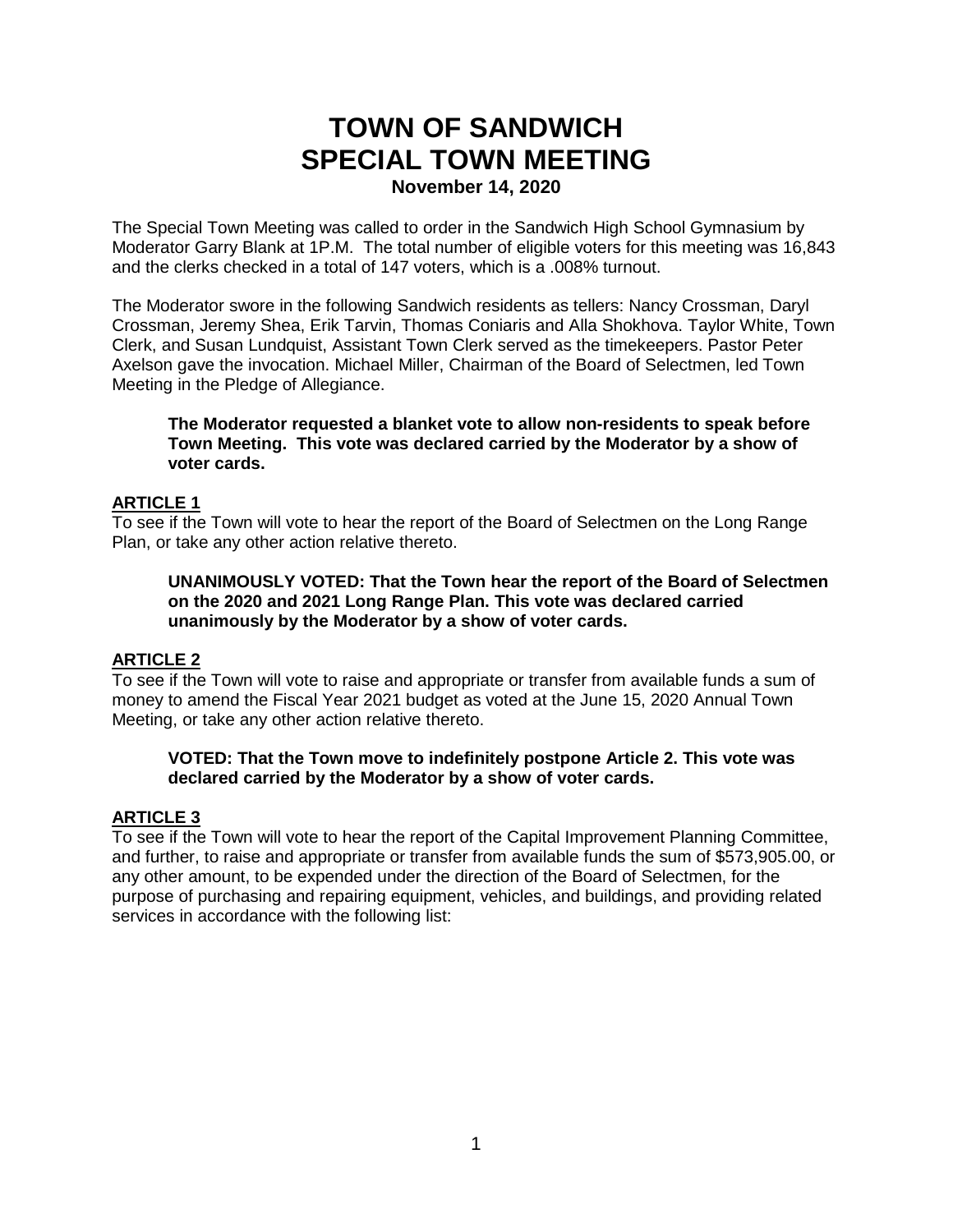| <b>Capital &amp; Expense List</b>                            | <b>Amount</b> |
|--------------------------------------------------------------|---------------|
| Department of Public Works - Ride Mower                      | 13,000        |
| Department of Public Works - Crew Cab Pickup                 | 33,605        |
| Department of Public Works - Facility Improvements & Design  | 25,000        |
| Department of Public Works - Backhoe / Loader Replacement    | 139,800       |
| Recreation Department - Beach Program Improvements           | 22,500        |
| Recreation Department - Supervisor Vehicle Replacement       | 35,000        |
| Golf Department - Golf Course Improvements                   | 60,000        |
| Planning & Development - Local Comprehensive Plan Assistance | 15,000        |
| <b>Emergency Management Reimbursement Account</b>            | 150,000       |
| School Department - Vehicle Replacement                      | 60,000        |
| School Department - School Safety Group                      | 20,000        |
| <b>Capital &amp; Expense List Total</b>                      | 573,905       |

or take any other action relative thereto.

**UNANIMOUSLY VOTED: That the Town hear the report of the Capital Improvement Planning Committee and transfer and appropriate \$513,905 from Free Cash, and transfer and appropriate \$60,000 from the Golf Department Enterprise Fund, for the purpose of purchasing and repairing equipment, vehicles and buildings, and providing related services as printed in the Warrant under Article 3. This vote was declared carried unanimously by the Moderator by a show of voter cards.**

## **ARTICLE 4**

To see if the Town will vote to transfer and appropriate the sum of \$46,542.76, or any other amount, to be expended under the direction of the School Committee, from the Sandwich High School cellular antenna lease receipt reserved for appropriation account, under Chapter 154 of the Acts of 2009, for the purpose of the maintenance and improvement of exterior athletic fields and facilities at Sandwich High School, or take any other action relative thereto.

**UNANIMOUSLY VOTED: That the Town transfer and appropriate \$46,542.76, to be expended under the direction of the School Committee, from the Sandwich High School cellular antenna lease receipt reserved for appropriation account, under Chapter 154 of the Acts of 2009, for the purpose of the maintenance and improvement of exterior athletic fields and facilities at Sandwich High School. This vote was declared carried unanimously by the Moderator by a show of voter cards.**

## **ARTICLE 5**

To see if the Town will vote to transfer and appropriate the sum of \$71,160.00, or any other amount, from the beach renourishment receipts reserved for appropriation account, as established at the 2013 Annual Town Meeting under Article 23, to be expended under the direction of the Board of Selectmen, for the purpose of funding future public ocean beach and dune renourishment projects, or take any other action relative thereto.

**UNANIMOUSLY VOTED: That the Town transfer and appropriate \$71,160 from the beach renourishment receipts reserved for appropriation account, as established at the 2013 Annual Town Meeting under Article 23, to be expended under the direction of the Board of Selectmen, for the purpose of funding future public**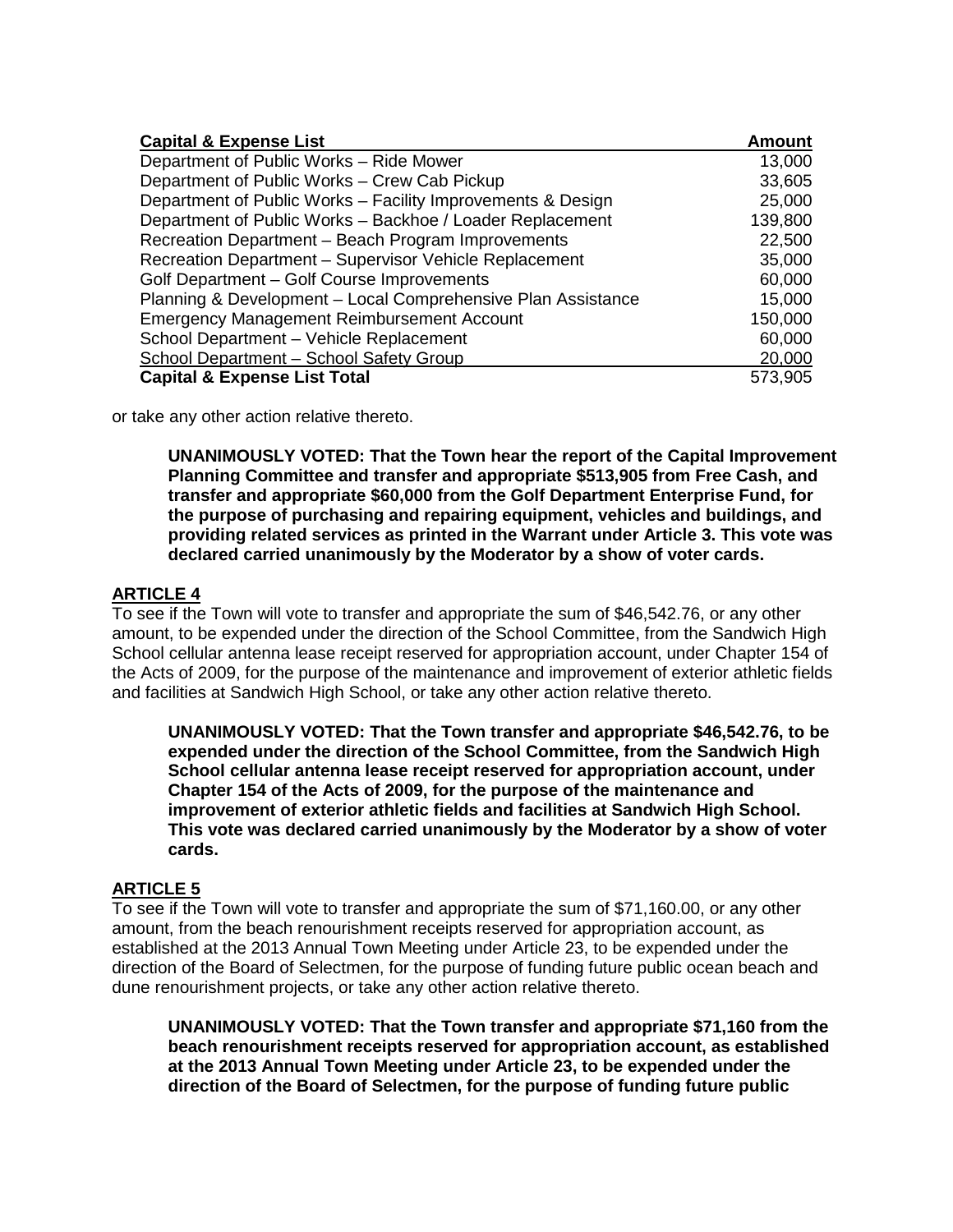#### **ocean beach and dune renourishment projects. This vote was declared carried unanimously by the Moderator by a show of voter cards.**

## **ARTICLE 6**

To see if the Town will vote to raise and appropriate or transfer from available funds the sum of \$119,935.00, or any other amount, to be expended under the direction of the Board of Selectmen, for the purpose of funding the FY'21 Sandwich Promotions Fund as established under Chapter 227 of the Acts of 1997, or take any other action relative thereto.

**UNANIMOUSLY VOTED: That the Town transfer and appropriate \$119,935, to be expended under the direction of the Board of Selectmen, for the purpose of funding the FY'21 Sandwich Promotions Fund as established under Chapter 227 of the Acts of 1997. This vote was declared carried unanimously by the Moderator by a show of voter cards.**

# **ARTICLE 7**

To see if the Town will vote to amend the Sandwich Protective Zoning By-laws, Section 2600, Intensity of Use Schedule, by adding a new footnote (r) to the fifth row, first column ("Maximum building height") as follows, or take any other action relative thereto.

r) The Zoning Board of Appeals may authorize by special permit structures for Municipal Uses to exceed the height limitations set forth herein.

**UNANIMOUSLY VOTED: That the Town amend the Sandwich Protective Zoning Bylaws, Section 2600, Intensity of Use Schedule, by adding a new footnote (r) to the fifth row, first column, "Maximum building height", related to the height of municipal buildings, as printed in the warrant under Article 7. This vote was declared carried by the required two-thirds majority by the Moderator by a show of voter cards.**

# **ARTICLE 8**

## **Public Advisory Question for the 2020 Spring Town Ballot or for increased security at the Pilgrim Nuclear Power Station on Cape Cod Bay in order to protect the public and the environment**

**Whereas**, the high level nuclear waste will remain at Pilgrim for decades or more in dry casks that present safety concerns, each holding half the radioactive cesium released at Chernobyl; **Whereas**, the spent fuel pool remains full and is vulnerable to terrorist attack or accident that could cause radioactive contamination rendering our communities uninhabitable;

**Whereas**, due to lack of proper security on the property, there has been open access beyond the posted "No Trespassing" signs to within line-of-sight of dry casks and spent fuel pool; **Whereas**, during decommissioning, the Nuclear Regulatory Commission has abdicated its responsibility to protect the public by approving exemptions to requested by new Pilgrim owner Holtec for reduced offsite liability insurance, cybersecurity, and offsite emergency planning; **Whereas**, safety is a human right;

**Whereas**, citizens of the Town of Sandwich find this to be an unacceptable threat to our health and safety and must be resolved in the most timely manner;

**Therefore**, shall the people of the Town of Sandwich direct the local government to communicate to Governor Baker and the State Legislature to employ all means available to ensure that: (1) spent nuclear fuel is secured in better quality dry casks and hardened onsite, storage; and (2) spent fuel pool and casks are protected with heightened security to prevent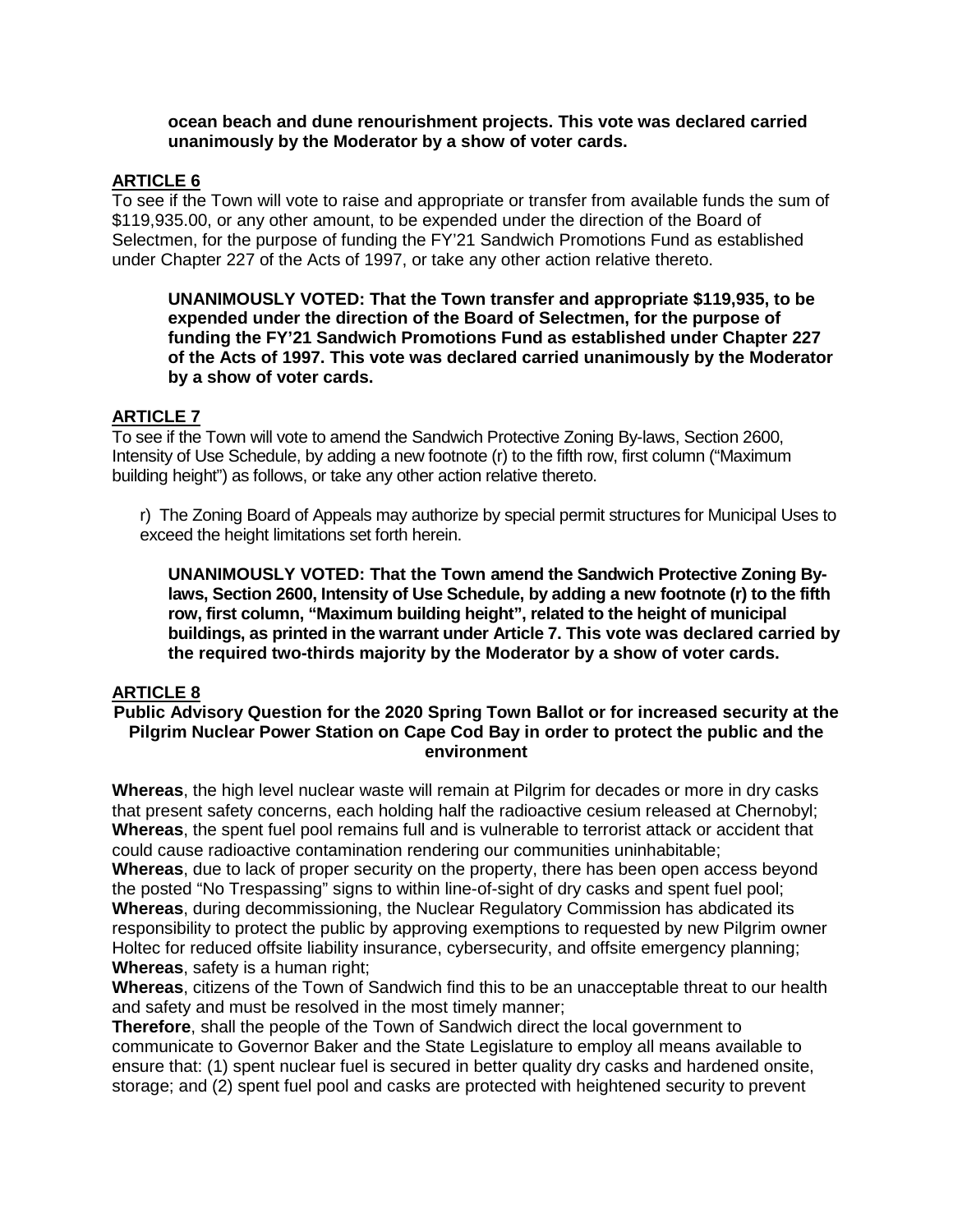intrusion in order to protect the health, welfare, and economic interests of the Town of Sandwich and its inhabitants and visitors?

*(Submitted by Petition)*

**COUNTED VOTE: That the Town adopt the public advisory opinion related to the Pilgrim Nuclear Power Station, as printed in the warrant under Article 8. This was a counted vote and declared carried by the Moderator by a vote of 80 yeas and 40 nays.**

# **ARTICLE 9**

**Article: Commercial Single-Use Plastic Water Bottle Ban**

**To see if the Town will vote to adopt the following as a general by-law and to insert it into the Code of the Town of Chatham, Massachusetts.**

#### **Article: Commercial Single-Use Plastic Water Bottle Ban**

To see if the Town will vote to adopt the following as a general by-law and to insert it into the Code of Town of Sandwich, Massachusetts.

#### **Section 1. Sale of Single-use Plastic Water Bottles**

Effective on September 1, 2021, it shall be unlawful to sell non-carbonated, unflavored drinking water in single-use plastic bottles of less than one gallon in the Town of Sandwich.

Enforcement of this regulation will begin September 1, 2021.

#### **Section 2. Definitions**

A single-use plastic bottle is a beverage container made from any type of plastic resin.

#### **Section 3. Exemptions**

Sales or distribution of non-carbonated, unflavored drinking water in single-use plastic bottles occurring subsequent to a declaration of emergency (by the Emergency Management Director or other duly authorized Town, County, Commonwealth, or Federal official) affecting the availability and/or quality of drinking water to residents of the Town shall be exempt from this bylaw until seven days after the declaration has ended.

#### **Section 4. Enforcement**

Enforcement of this article shall be the responsibility of the Town Manager or his/her designee. The Town Manager shall determine the inspection process to be followed, incorporating the process into other Town duties as appropriate.

Any establishment conducting sales in violation of this article shall be subject to a non-criminal disposition fine as specified in G.L. Chapter 40 § 21D. The following penalties apply:

- First violation: Written warning
- Second violation: \$150 fine
- Third and subsequent violations: \$300 fine

Each day a violation continues constitutes a separate violation, incurring additional fines. Any such fines collected shall be payable to the Town of Sandwich.

All businesses will be routinely inspected until the Town Manager deems the inspection to no longer be required.

## **Rationale**

Single-use plastic bottles impact environmental health, and the health and longevity of other species, who may ingest plastic as food. Ultimately, plastic re-enters the human food chain where the adverse consequences are both known and emerging. Plastics pollute and impact our environment across their lifecycle from production to use to disposal.

Over 1,500 single-use plastic water bottles are used and discarded in the U.S. per second. Elimination of the use of single-use plastic water bottles will have a significant impact on future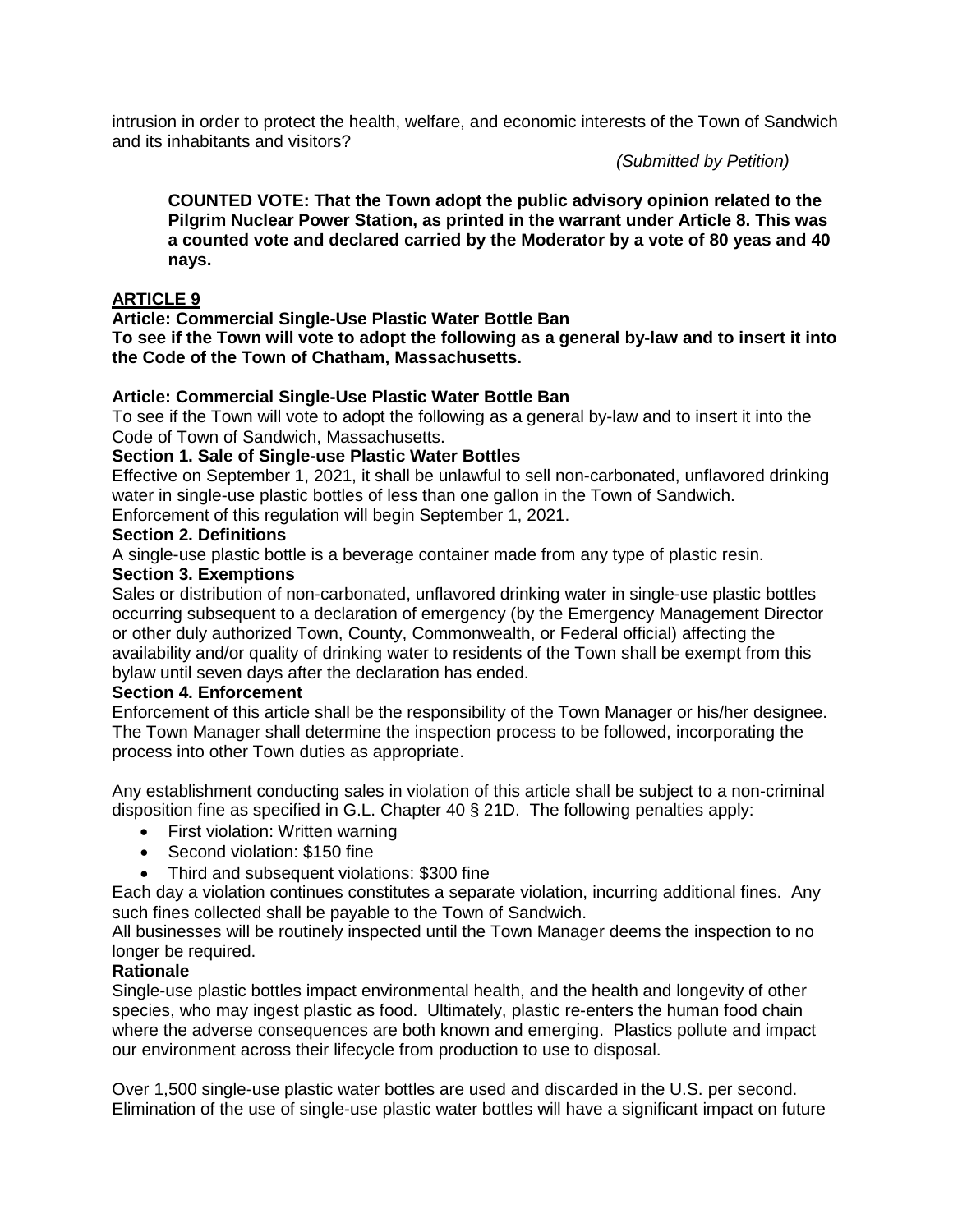plastic-bound pollution including the nation's greenhouse gas footprint and is consistent with protection of the natural environment in Sandwich, Barnstable County, our nation and our earth, which we have a common responsibility to protect and steward.

*(Submitted by Petition)*

**Kevin Sareault of Old Farm Lane made a motion to indefinitely postpone. There was a second from the floor.** 

**Thomas Coniaris of Partridge Path made a motion to move the question to indefinitely postpone. There was a second from the floor. This was declared carried by the required two-thirds majority by the Moderator by a show of voter cards.**

**COUNTED VOTE: That the Town indefinitely postpone Article 9. This was a counted vote and declared carried by the Moderator by a vote of 97 yeas and 45 nays.**

#### **ARTICLE 10**

#### **We, the undersigned Registered Voters of the Town, hereby petition your honorable board to insert the following Article in the Warrant for the Town Meeting of SANDWICH.**

In accordance with Massachusetts General Laws c. 39, § 10, and §1.05 Part 1 of the Town ByLaws of the Town of Sandwich, the undersigned registered voters of Sandwich, Massachusetts request the insertion of the following Article on the Warrant for the May 2020 Annual Town Meeting of Sandwich, Massachusetts:

To see if the Town will vote to adopt the following as a general bylaw and to insert it into Chapter 4 of the Town Bylaws of the Town of Sandwich, Massachusetts as Section 4.20:

## **Chapter 72 – CLIMATE POLICY**

#### Section 4.20 **Climate Policy**

The Town of Sandwich recognizes that the climate emergency, driven by human activity including energy consumption and land use practices and leading to global warming, rising seas, deadly storms, dangerous heat waves, acidifying oceans, and melting ice sheets, poses an imminent threat to the health, safety and economic security of the residents of the Town. The Town of Sandwich therefore adopts as its policy the objective of reducing net greenhouse gas emissions from human activity within and by the Town to zero at the easiest technically and economically feasible time, and directs that all officers of the departments of the Town take such measurers within the scope of their respective responsibilities and authority as may be necessary and prudent to facilitate such policy and objective.

*(Submitted by Petition)*

#### **Shane Hoctor of Hannah Way made a motion to indefinitely postpone. There was a second from the floor.**

**Steve Susko made a motion to call the question of indefinitely postponement. This was declared carried by the required two-thirds majority by the Moderator by a show of voter cards.**